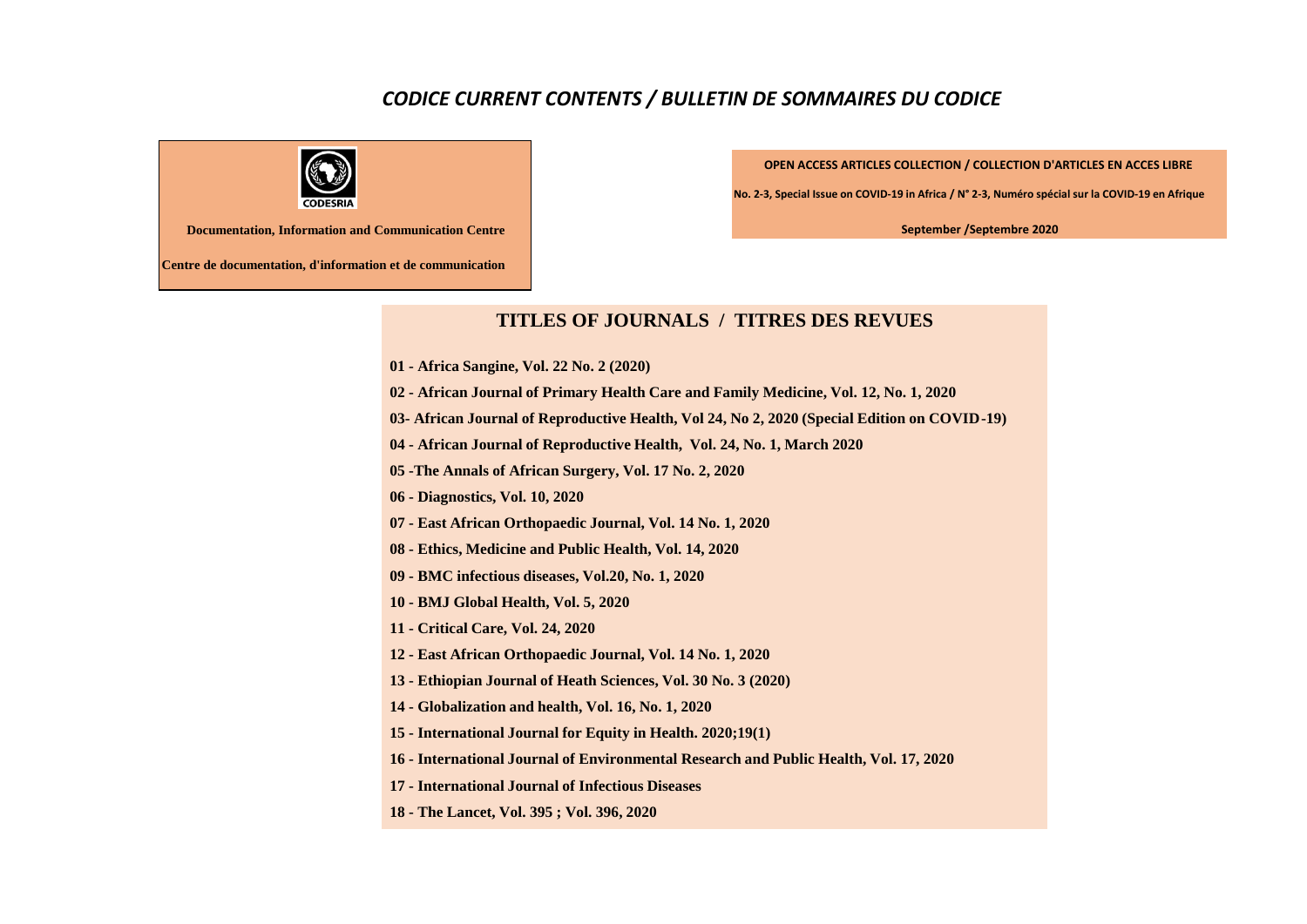| 19 - The Lancet Gastroenterology & Hepatology, Vol. 5, No. 7, July, 2020,                  |
|--------------------------------------------------------------------------------------------|
| 20 - The Lancet Global Health, Vol. 8, 2020                                                |
| 21 - The Lancet Digital Health, Vol. 2, No.7, july, 2020                                   |
| 22 - The Lancet HIV, Vol. 7, No. 9, August 6, 2020                                         |
| 23 - The Lancet Infectious Diseases, Vol. 20, No. 6, June, 2020                            |
| 24 - The Lancet Microbe, Vol. 1, No. 3, July, 2020                                         |
| 25 - The Lancet Respiratory Medicine, Vol. 8, No. 6, April 29, 2020                        |
| 26 - Malawi Medical Journal, Vol. 32 No. 2, 2020                                           |
| 27 - Nigerian Journal of Clinical Practice, Vol. 23 No. 5, 2020                            |
| 28 - Pan African Medical Journal, Vol. 35, No.2, 2020, Special issue on COVID-19 in Africa |
| 29 - PLoS ONE, Vol. 15, 2020                                                               |
| 30 - Public Administration Review, 2020                                                    |
| 31 - Scientific African, 01 September Vol. 9, 2020                                         |
| 32 - South African Journal of Science. 116 (7/8), 2020                                     |
| 33 - South Sudan Medical Journal, Vol. 13, No. 2, 2020 (Special Issue)                     |
| 34- Tropical Medicine and Health, 48 (1), 2020                                             |
| 34 - Word Development, Vol. 134, 2020                                                      |
|                                                                                            |

| 35 - Articles from Africa Portal |  |  |
|----------------------------------|--|--|
|                                  |  |  |

| $N^{\circ}$ | <b>TITLES/TITRES</b>                                                 | <b>AUTHORS/AUTEURS</b> | <b>JOURNALS / REVUES</b>                            | <b>LINKS/LIENS</b>                                           |  |  |
|-------------|----------------------------------------------------------------------|------------------------|-----------------------------------------------------|--------------------------------------------------------------|--|--|
|             | <b>Africa Sanguine</b>                                               |                        |                                                     |                                                              |  |  |
|             | Is COVID-19 Convalescent Plasma an option for Africa?                | A.C. Oreh              | Africa Sangine, Vol. 22 No. 2<br>$(2020), 1-2$      | https://www.ajol.info/index.php/asan/article/vie<br>w/198874 |  |  |
|             | Le plasma convalescent COVID-19 est-il une option pour<br>l'Afrique? | A.C. Oreh              | Africa Sanguine, Vol. 22 No. 2<br>$(2020)$ , p. 3-4 | https://www.ajol.info/index.php/asan/article/view/<br>198874 |  |  |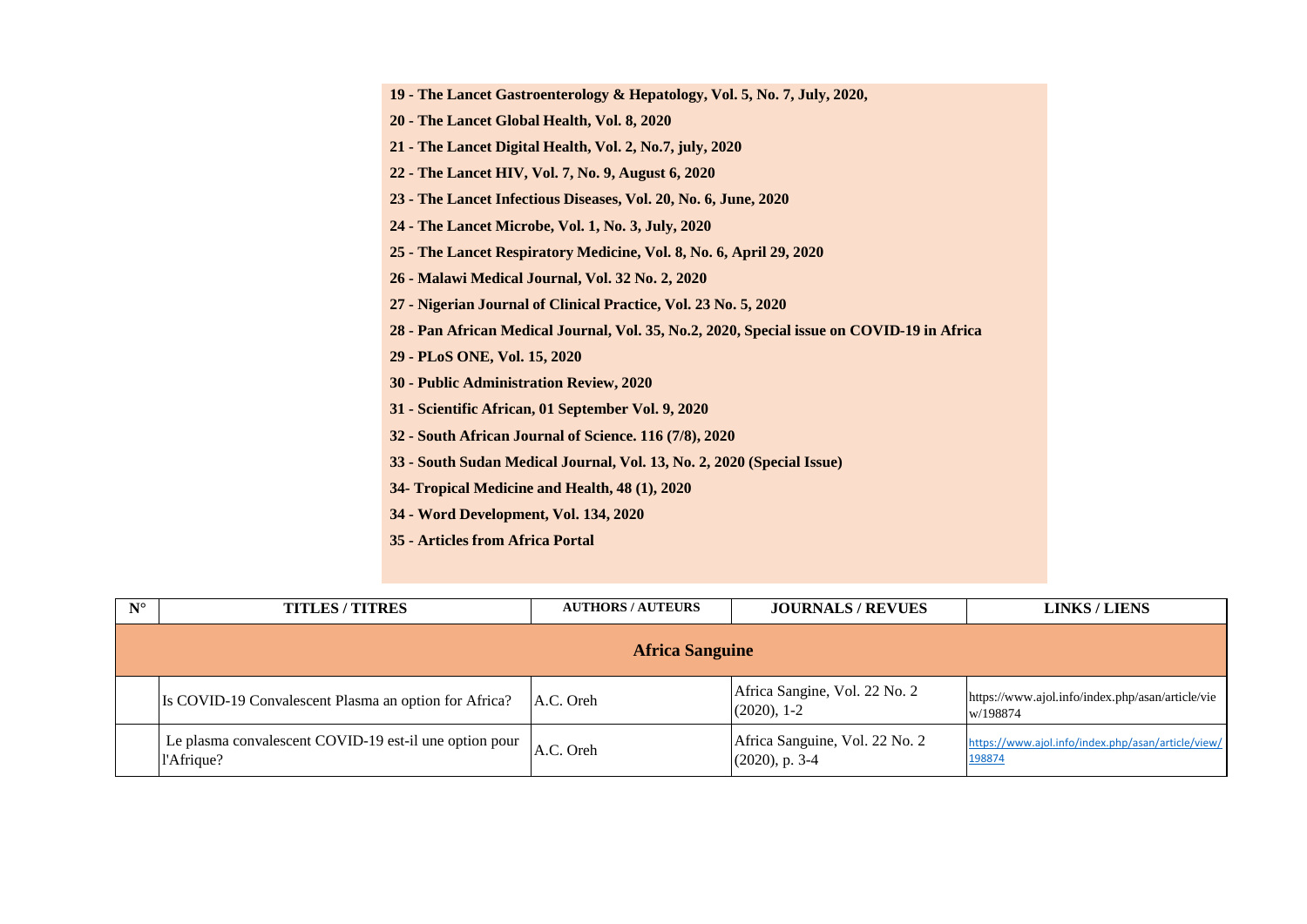|                | Points to consider in the preparation and transfusion of<br>COVID-19 convalescent plasma in low- and middle-<br>income countries                               | W.M. Smid, T. Burnouf, J.<br>Epstein, H. Kamel, C.S.<br>Sibinga, D. Somuah, S.L.<br>Stramer, S. Wendel | Africa Sanguine, Vol. 22 No. 2<br>$(2020)$ , p.5-7                                                | https://www.ajol.info/index.php/asan/article/view/<br>198876                                    |
|----------------|----------------------------------------------------------------------------------------------------------------------------------------------------------------|--------------------------------------------------------------------------------------------------------|---------------------------------------------------------------------------------------------------|-------------------------------------------------------------------------------------------------|
|                | Eléments à prendre en compte dans la préparation et la<br>transfusion du plasma de personnes guéries du COVID-19<br>dans les pays à faibles ou moyens revenus  | W.M. Smid, T. Burnouf, J.<br>Epstein, et al.                                                           | Africa Sanguine, Vol. 22 No. 2<br>$(2020)$ , p.8-10                                               | https://www.ajol.info/index.php/asan/article/view/<br>198878                                    |
|                | Coronavirus Pandemic: The Impact on the Zonal Blood<br>Service of a Developing Country                                                                         | O.D. Damulak, M.D. Lugos,<br>Z. Ayuba, et al.                                                          | Africa Sanguine, Vol. 22 No. 2<br>$(2020)$ , p.11-17                                              | https://www.ajol.info/index.php/asan/article/view/<br>198879                                    |
|                | Sources of guidance on collection and use of COVID-19<br>convalescent plasma especially relevant to low- and middle-<br>income countries                       | J. Epstein, T. Burnouf, M.<br>Smid                                                                     | Africa Sanguine, Vol. 22 No. 2<br>$(2020)$ , p.18                                                 | https://www.ajol.info/index.php/asan/article/view/<br>199442                                    |
|                |                                                                                                                                                                | African journal of primary health care and family medicine                                             |                                                                                                   |                                                                                                 |
| $\mathbf{1}$   | 'Self-collected upper respiratory tract swabs for COVID-19<br>test': A feasible way to increase overall testing rate and<br>conserve resources in South Africa | Adeloye A. Adeniji                                                                                     | African journal of primary health<br>care & family medicine, 01 May<br>2020, Vol.12(1), pp.e1-e4  | DOI: 10.4102/phcfm.v12i1.2445;<br>https://doaj.org/article/9aeb071ad1054743ae759<br>8225de69030 |
| $\overline{2}$ | Ventilators are not the answer in Africa                                                                                                                       | Madzimbamuto, Farai D                                                                                  | African journal of primary health<br>care & family medicine, 27 July<br>2020, Vol.12(1), pp.e1-e3 | DOI: 10.4102/phcfm.v12i1.2517                                                                   |
| 3              | Community-based screening and testing for<br>Coronavirus in Cape Town, South Africa: Short report                                                              | David, Neal; Mash, Robert                                                                              | African journal of primary health<br>care & family medicine, 03 June<br>2020, Vol.12(1), pp.e1-e3 | DOI: 10.4102/phcfm.v12i1.2499                                                                   |
|                | Home delivery of medication during Coronavirus disease<br>2019, Cape Town, South Africa: Short report                                                          | <b>Brey, Zameer</b> ; Mash, Robert<br>; Goliath, Charlyn; Roman,<br><b>Darrin</b>                      | African journal of primary health<br>care & family medicine, 04 June<br>2020, Vol.12(1), pp.e1-e4 | DOI: 10.4102/phcfm.v12i1.2499                                                                   |
| 5              | Primary healthcare practitioners and patient blood<br>management in Africa in the time of coronavirus disease<br>2019: Safeguarding the blood supply           | Barrett, Claire L                                                                                      | African journal of primary health<br>care & family medicine, 21 May<br>2020, Vol.12(1), pp.e1-e3  | DOI: 10.4102/phcfm.v12i1.2457                                                                   |
| 6.             | The evolving role of family physicians during the<br>coronavirus disease 2019 crisis: An appreciative reflection                                               | Louis S. Jenkins, Klaus B.<br><b>Von Pressentin, Kartik</b><br>Naidoo, Rachel Schaefer                 | African Journal of Primary Health<br>Care & Family Medicine.<br>2020;12(1):e1-e4                  | DOI 10.4102/phcfm.v12i1.2478                                                                    |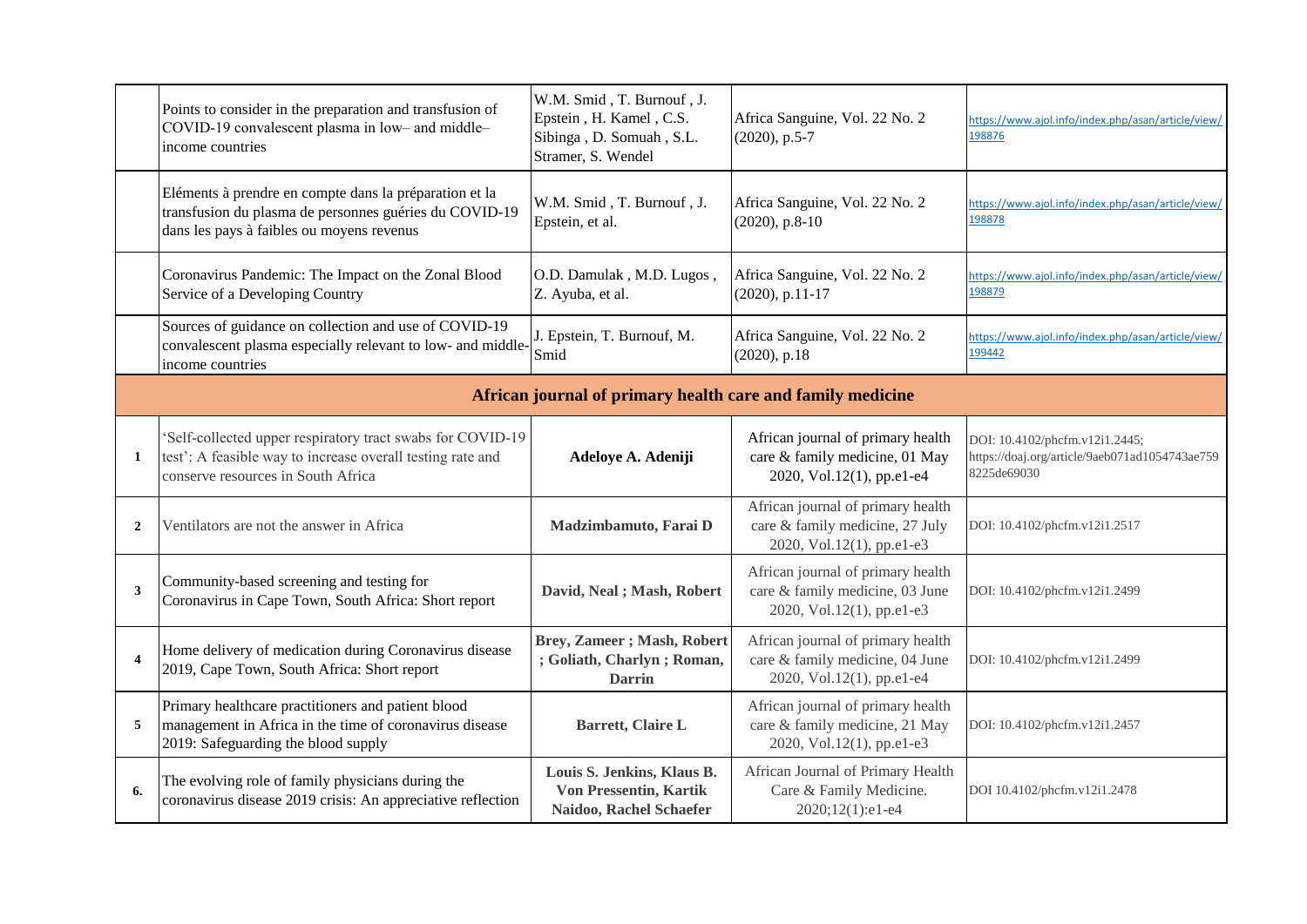| 7.  | Prohibiting alcohol sales during the coronavirus disease<br>2019 pandemic has positive effects on health<br>services in South Africa                                                           | Reuter, Hermann; Jenkins,<br>Louis S ; De Jong, Marischka<br>; Reid, Steve; Vonk, Michael | African journal of primary health<br>care & family medicine, 15 July<br>2020, Vol.12(1), pp.e1-e4 | DOI: 10.4102/phcfm.v12i1.2528 |  |
|-----|------------------------------------------------------------------------------------------------------------------------------------------------------------------------------------------------|-------------------------------------------------------------------------------------------|---------------------------------------------------------------------------------------------------|-------------------------------|--|
| 8.  | Why communities must be at the centre of the Coronavirus<br>disease 2019 response: Lessons from Ebola and human<br>immunodeficiency virus in Africa                                            | <b>Oliver Johnson</b> ; Tinashe<br>Goronga                                                | African journal of primary health<br>care & family medicine, 01 June<br>2020, Vol.12(1), pp.e1-e3 | DOI: 10.4102/phcfm.v12i1.2496 |  |
| 9.  | Coronavirus disease 2019 in Botswana: Contributions from<br>family physicians                                                                                                                  | Motlhatlhedi, Keneilwe;<br>Bogatsu, Yaone; Maotwe,<br>Koketso; Tsima, Billy               | African journal of primary health<br>care & family medicine, 09 July<br>2020, Vol.12(1), pp.e1-e3 | DOI: 10.4102/phcfm.v12i1.2497 |  |
| 10. | The effects of coronavirus disease 2019 pandemic on the<br>South African health system: A call to maintain essential<br>health services                                                        | Nyasulu, Juliet ; Pandya,<br>Himani                                                       | African journal of primary health<br>care & family medicine, 22 July<br>2020, Vol.12(1), pp.e1-e5 | DOI: 10.4102/phcfm.v12i1.2480 |  |
| 11. | Recommendations for a national Coronavirus disease 2019<br>response guideline for the care of older persons in Nigeria<br>during and post-pandemic: A family physician's<br>perspective        | Olawunmi Olagundoye,<br>Oluwayemisi Enema,<br><b>Adunola Adebowale</b>                    | African Journal of Primary Health<br>Care & Family Medicine.<br>2020;12(1):e1-e3                  | DOI 10.4102/phcfm.v12i1.2512  |  |
| 12. | Coronavirus-19 and malaria: The great mimics                                                                                                                                                   | Tapiwanashe Kusotera,<br><b>Trust G. Nhengu</b>                                           | African Journal of Primary Health<br>Care & Family Medicine.<br>2020;12(1):e1-e3                  | DOI 10.4102/phcfm.v12i1.2501  |  |
| 13. | The role of the family physician in the fight against<br>Coronavirus disease 2019 in Nigeria                                                                                                   | Tijani I.A. Oseni, Ramatu O.<br>Agbede, Bolatito B. Fatusin,<br>Michael A. Odewale        | African Journal of Primary Health<br>Care & Family Medicine.<br>2020;12(1):e1-e3                  | DOI 10.4102/phcfm.v12i1.2492  |  |
| 14. | Service-learning in response to the coronavirus disease<br>2019 pandemic: Emerging lessons from the Department of<br>Family Medicine and Public Health at the University of<br><b>Botswana</b> | <b>Billy M. Tsima, Tiny</b><br><b>Masupe, Vincent Setlhare</b>                            | African Journal of Primary Health<br>Care & Family Medicine.<br>2020;12(1):e1-e3                  | DOI 10.4102/phcfm.v12i1.2455  |  |
| 15. | Primary healthcare practitioners and patient blood<br>management in Africa in the time of coronavirus disease<br>2019: Safeguarding the blood supply                                           | Nicolette V. Roman, Thuli G.<br>Mthembu, Mujeeb Hoosen                                    | African Journal of Primary Health<br>Care & Family Medicine.<br>2020;12(1):e1-e3                  | DOI 10.4102/phcfm.v12i1.2456  |  |
|     | <b>African Journal of Reproductive Health</b>                                                                                                                                                  |                                                                                           |                                                                                                   |                               |  |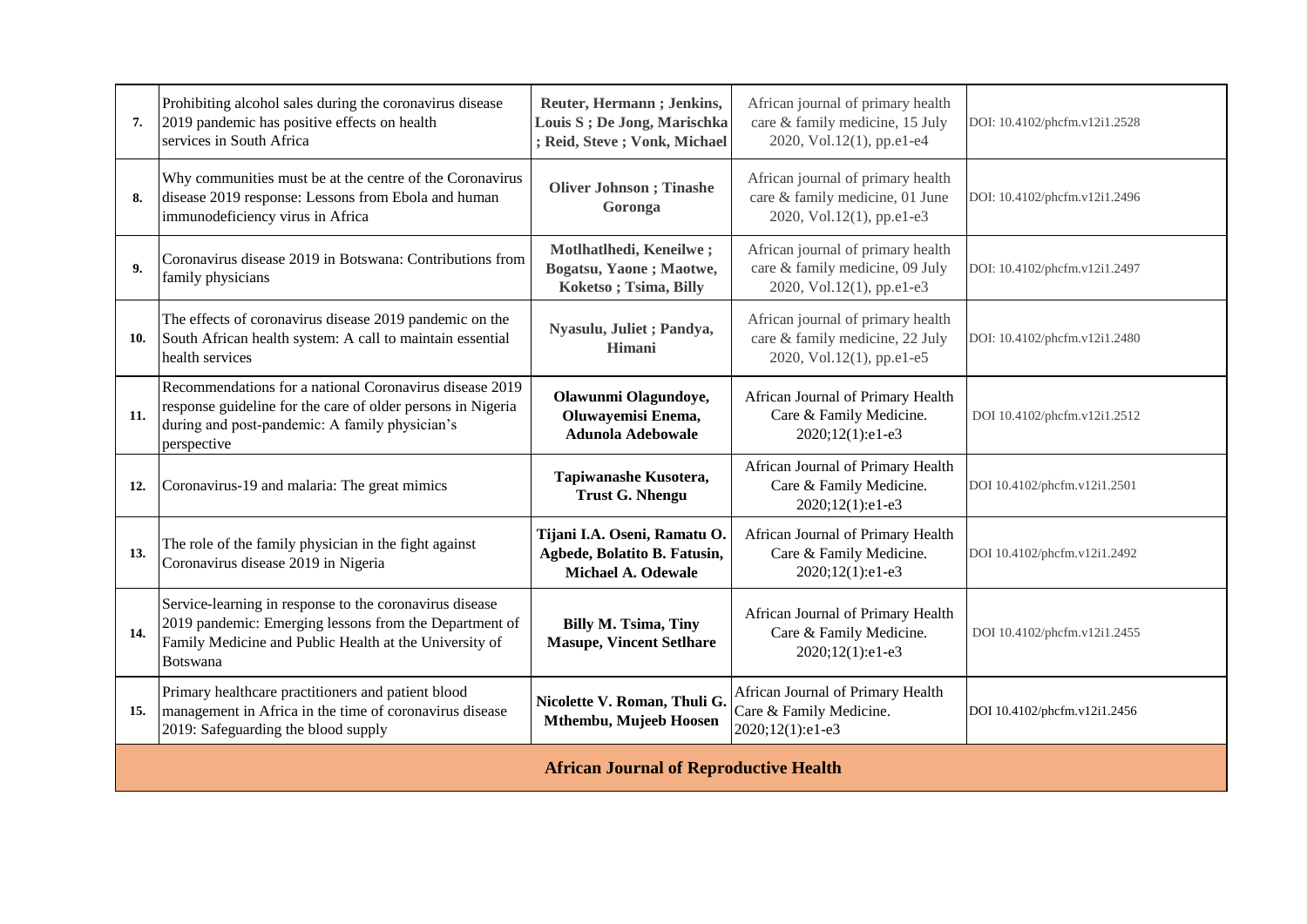| 1.  | COVID-19: Addressing Health Systems Deficits and<br>Peculiarities in the African Region                                                           | Friday Okonofua, Karl<br>Eimuhi, Akhere Omonkhua,<br><b>Joseph Balogun</b>    | African Journal of Reproductive Health,<br>Vol 24, No 2, 2020 (Special Edition on<br>$COVID-19$   | https://www.ajrh.info/index.php/ajrh/article/view<br>/2282 |
|-----|---------------------------------------------------------------------------------------------------------------------------------------------------|-------------------------------------------------------------------------------|---------------------------------------------------------------------------------------------------|------------------------------------------------------------|
| 2.  | Impact of COVID-19 Pandemic on Sexual and<br>Reproductive Health and Mitigation Measures: The Case of<br>Ethiopia                                 | Garumma Tolu Feyissa, Lemi<br><b>Belay Tolu, Alex Ezeh</b>                    | African Journal of Reproductive Health,<br>Vol 24, No 2, 2020 (Special Edition on<br>$COVID-19$ ) | https://www.ajrh.info/index.php/ajrh/article/view<br>/2284 |
| 3.  | Contact Tracing in an African Megacity during COVID 19:<br><b>Lessons Learned</b>                                                                 | <b>Ulla E. Mueller, Omolaso</b><br>Omosehin, Akinbajo E.<br>Akinkunmi, et al. | African Journal of Reproductive Health,<br>Vol 24, No 2, 2020 (Special Edition on<br>COVID-19)    | https://www.ajrh.info/index.php/ajrh/article/view<br>/2285 |
| 4.  | Rights versus Responsibilities of Health Care Workers in<br>Nigeria: Changing the Narrative in the COVID-19 Era                                   | Oludamilola A. Adejumo,<br>Oluseyi A. Adejumo, Friday<br>E. Okonofua          | African Journal of Reproductive Health,<br>Vol 24, No 2, 2020 (Special Edition on<br>$COVID-19$   | https://www.ajrh.info/index.php/ajrh/article/view<br>/2287 |
| 5.  | Use of Indigenous Informed Epistemologies can inform<br>Intervention Models to Fight COVID-19 in Africa                                           | <b>Tinashe Dune, Hailay Abrha</b><br>Gesesew, Kiros Hiruy, et al.             | African Journal of Reproductive Health,<br>Vol 24, No 2, 2020 (Special Edition on<br>COVID-19)    | https://www.ajrh.info/index.php/ajrh/article/view<br>/2288 |
| 6.  | The Role of Telemedicine in Addressing Access to Sexual<br>and Reproductive Health Services in sub-Saharan Africa<br>during the COVID-19 Pandemic | Kolawole A. Oyediran,<br>Olusesan A. Makinde,<br>Olugbemiga Adelakin          | African Journal of Reproductive Health,<br>Vol 24, No 2, 2020 (Special Edition on<br>COVID-19)    | https://www.ajrh.info/index.php/ajrh/article/view<br>/2289 |
| 7.  | Don't Let Sexual and Reproductive Health become<br>Collateral Damage in the Face of the COVID-19 Pandemic:<br>A Public Health Perspective         | Desiree Govender, Saloshni<br>Naidoo, Myra Taylor                             | African Journal of Reproductive Health,<br>Vol 24, No 2, 2020 (Special Edition on<br>$COVID-19$   | https://www.ajrh.info/index.php/ajrh/article/view<br>/2290 |
| 8.  | In Support of Community-based Primary Health Care:<br>Coping with the COVID-19 Crisis                                                             | Gail C. Webber, Bwire M.<br>Chirangi                                          | African Journal of Reproductive Health,<br>Vol 24, No 2, 2020 (Special Edition on<br>COVID-19)    | https://www.ajrh.info/index.php/ajrh/article/view<br>/2291 |
| 9.  | COVID-19 Perception, Knowledge, and Preventive<br>Practice: Comparison between South Korea, Ethiopia, and<br>Democratic Republic of Congo         | Hocheol Lee, Seok Jun Moon,<br>Grace Ossak Ndombi, et al.                     | African Journal of Reproductive Health,<br>Vol 24, No 2, 2020 (Special Edition on<br>$COVID-19$   | https://www.ajrh.info/index.php/ajrh/article/view<br>/2292 |
| 10. | Coronavirus (COVID-19) Pandemic in Nigeria: Preventive<br>and Control Challenges within the First Two Months of<br>Outbreak                       | Lois N Omaka-Amari,<br>Christian O Aleke, Nkiru E<br>Obande-Ogbuinya, et al.  | African Journal of Reproductive Health,<br>Vol 24, No 2, 2020 (Special Edition on<br>COVID-19)    | https://www.ajrh.info/index.php/ajrh/article/view<br>/2294 |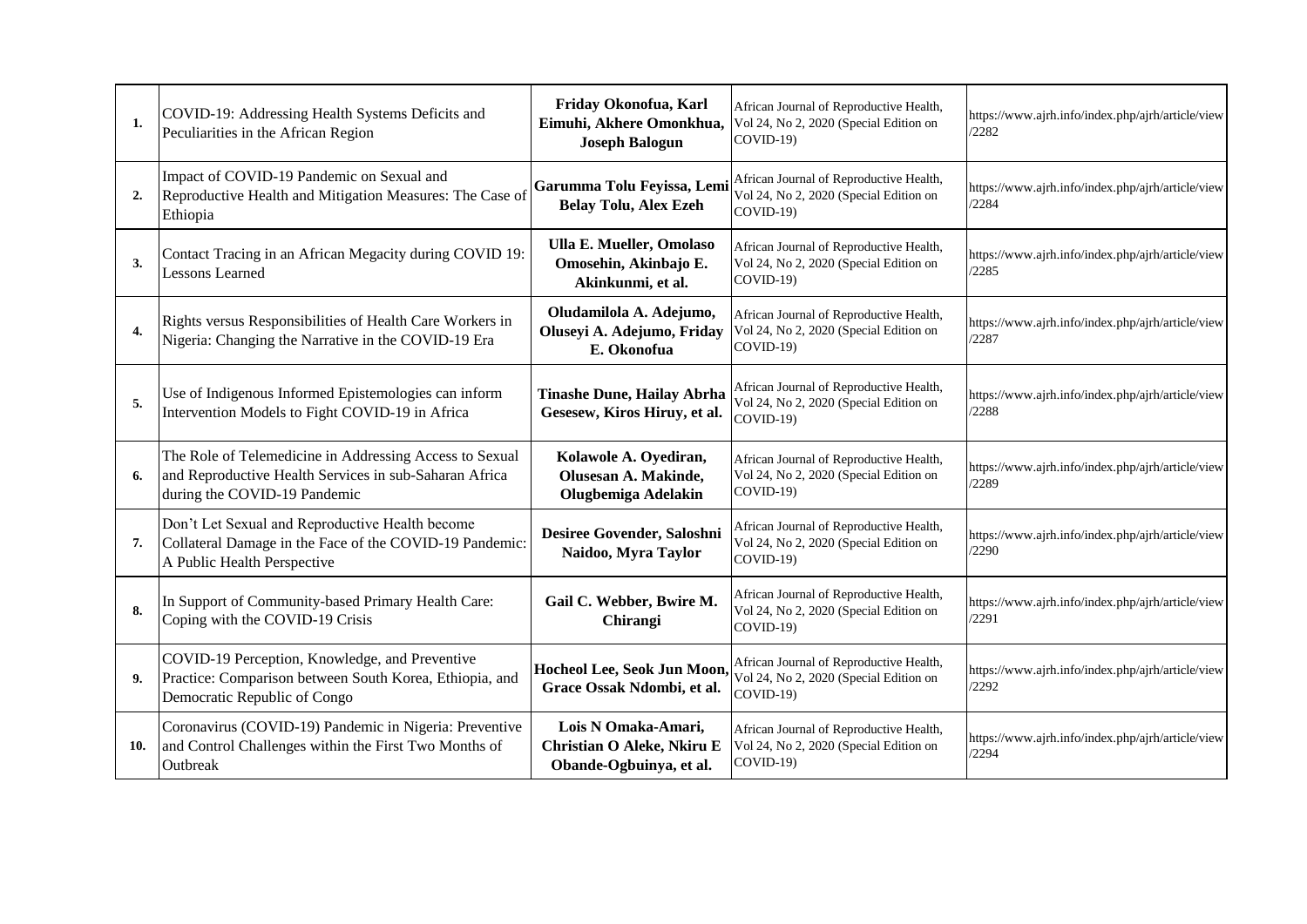| 11.              | Transmission Based Precaution Practices among Nurses in<br>Edo State, Nigeria during COVID-19 Pandemic            | E. Esewe, Christie A. Enuku,<br><b>Timothy A. Ehwarieme</b>         | Juliana A. Afemikhe, Roselyd African Journal of Reproductive Health,<br>Vol 24, No 2, 2020 (Special Edition on<br>COVID-19) | https://www.ajrh.info/index.php/ajrh/article/view<br>/2295     |
|------------------|-------------------------------------------------------------------------------------------------------------------|---------------------------------------------------------------------|-----------------------------------------------------------------------------------------------------------------------------|----------------------------------------------------------------|
| 12.              | The Pattern of Coronavirus Cases in South Africa<br>compared with the United States of America and South<br>Korea | Tafirenyika Mafugu,<br><b>Sanderson Abel</b>                        | African Journal of Reproductive Health,<br>Vol 24, No 2, 2020 (Special Edition on<br>COVID-19)                              | https://www.ajrh.info/index.php/ajrh/article/view<br>/2296     |
| 13.              | The Epidemiology of COVID-19: A Review                                                                            | Joseph A. Balogun                                                   | African Journal of Reproductive Health,<br>Vol 24, No 2, 2020 (Special Edition on<br>COVID-19)                              | https://www.ajrh.info/index.php/ajrh/article/view<br>/2298     |
| 14.              | COVID-19 in African Countries versus other World<br>Regions: A Review                                             | Amadu J. Kaba, Andzi<br>Nkweti Kaba                                 | African Journal of Reproductive Health,<br>Vol 24, No 2, 2020 (Special Edition on<br>COVID-19)                              | https://www.ajrh.info/index.php/ajrh/article/view<br>/2302     |
| 15.              | Epidemiology and Treatment Options for COVID-19: A<br>Review                                                      | A. Olajide, Elukunbi H.<br>Awoyelu, et al.                          | Babatunde O. Adetuyi, Peace African Journal of Reproductive Health,<br>Vol 24, No 2, 2020 (Special Edition on<br>COVID-19)  | https://www.ajrh.info/index.php/ajrh/article/view<br>/2300     |
| 16.              | African Children Vulnerabilities in COVID-19 Era: A<br>Review                                                     | Sewanou Raymond Aigba,<br>Olivia Paul, Marie<br>Lamarque, Bira Sall | African Journal of Reproductive Health,<br>Vol 24, No 2, 2020 (Special Edition on<br>$COVID-19$                             | https://www.ajrh.info/index.php/ajrh/arti<br>cle/view/2301/pdf |
|                  |                                                                                                                   | <b>African Journal of Reproductive Health</b>                       |                                                                                                                             |                                                                |
| 1.               | Editorial: COVID-19: Perspectives and Reflections from<br>Africa                                                  | Eimuhi, Akhere A.<br>Omonkhua                                       | Friday E. Okonofua, Karl E. African Journal of Reproductive<br>Health, Vol. 24, No. 1, March 2020, p.10-<br>13              | https://www.ajol.info/index.php/ajrh/article/view/1<br>95548   |
| $\overline{2}$ . | Commentary: Lessons from the USA Delayed Response to<br>the COVID-19 Pandemic                                     | Joseph A. Balogun                                                   | African Journal of Reproductive<br>Health, Vol. 24, No. 1, March 2020, p.14-<br>21                                          | https://www.ajol.info/index.php/ajrh/article/view/1<br>95549   |
| 3.               | A Research Agenda on the Sexual and Reproductive Health<br>Dimensions of the COVID-19 Pandemic in Africa          | <b>Babatunde Ahonsi</b>                                             | African Journal of Reproductive<br>Health, Vol. 24, No. 1, March 2020, p.22-<br>25                                          | https://www.ajol.info/index.php/ajrh/article/view/1<br>95550   |
|                  |                                                                                                                   | <b>The Annals of African Surgery</b>                                |                                                                                                                             |                                                                |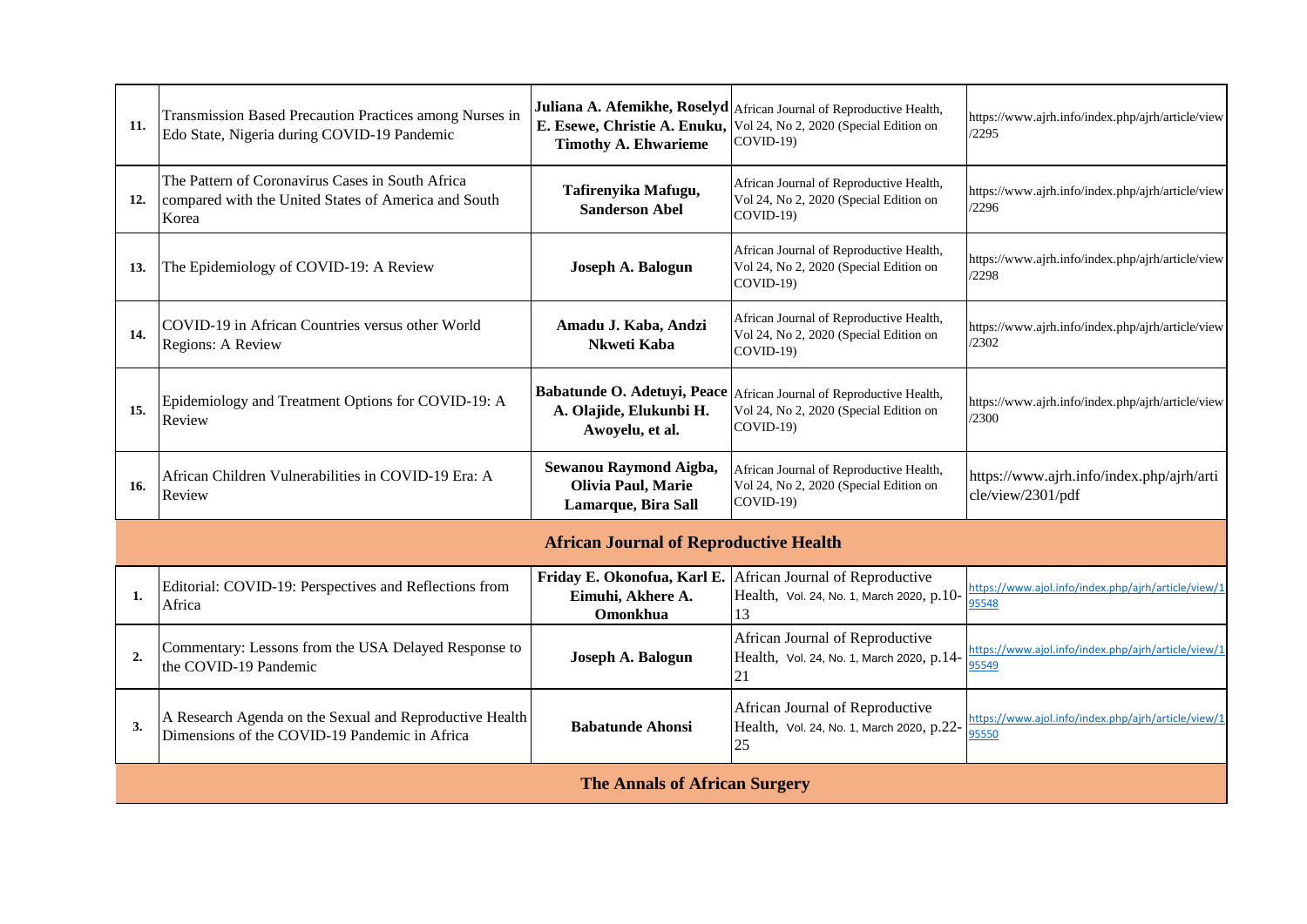| 1.               | Surgery in the Time of Covid-19: Reflections on a<br>Pandemic                                                              | <b>Michael Mwachiro</b>                                                                                          | 2, 2020, p.48-50                                     | The Annals of African Surgery, Vol. 17 No. https://www.ajol.info/index.php/aas/article/view.<br>196040 |  |  |  |
|------------------|----------------------------------------------------------------------------------------------------------------------------|------------------------------------------------------------------------------------------------------------------|------------------------------------------------------|--------------------------------------------------------------------------------------------------------|--|--|--|
|                  | <b>BMJ Global Health</b>                                                                                                   |                                                                                                                  |                                                      |                                                                                                        |  |  |  |
| 1.               | Pandemicity, COVID-19 and the limits of public health<br>'science'                                                         | <b>Eugene T Richardson</b>                                                                                       | <b>BMJ</b> Global Health Apr<br>2020, 5 (4) e002571; | DOI: 10.1136/bmjgh-2020-002571                                                                         |  |  |  |
| $\overline{2}$ . | Oxygen provision to fight COVID-19 in sub-Saharan<br>Africa                                                                | Felix Stein, Meghan Perry,<br><b>Geoffrey Banda, Francisca</b><br>Mutapi                                         | BMJ Global Health. 2020;5(6)                         | DOI 10.1136/bmjgh-2020-002786;                                                                         |  |  |  |
| 3.               | Mitigating the impact of COVID-19 on children's surgery<br>in Africa                                                       | Mazingi D, Ihediwa G, Ford<br>K, et al                                                                           | BMJ Global Health 2020;5(6)<br>:e003016.             | http://dx.doi.org/10.1136/bmjgh-2020-003019                                                            |  |  |  |
| $\overline{4}$ . | How to operationalise human rights for COVID-19<br>measures                                                                | Njal Hostmaelingen, Heidi<br><b>Beate Bentzen</b>                                                                | <b>BMJ</b> Global Health Jul<br>2020, 5 (7) e003048; | DOI: 10.1136/bmjgh-2020-003048                                                                         |  |  |  |
| 5.               | Community engagement for successful COVID-19<br>pandemic response: 10 lessons from Ebola outbreak<br>responses in Africa   | <b>Julienne</b><br>Ngoundoung Anoko, Bourei BMJ Global Health Aug<br>ma Rodrigue Barry,<br>Hamadou Boiro, et al. | 2020, 4 (Suppl 7) e003121;                           | DOI: 10.1136/bmjgh-2020-003121                                                                         |  |  |  |
| 6.               | The relatively young and rural population may limit the<br>spread and severity of COVID-19 in Africa: a modelling<br>study | Binta Zahra Diop,<br>Marieme Ngom, Clémence Po<br>ugué Biyong, et al.                                            | <b>BMJ</b> Global Health May<br>2020, 5 (5) e002699; | DOI: 10.1136/bmjgh-2020-002699                                                                         |  |  |  |
| 7.               | Gendered implications of the COVID-19 pandemic for<br>policies and programmes in humanitarian settings                     | Sarah Fuhrman, Anushka Ka<br>lyanpur, Susannah Friedman<br>, Nguyen Toan Tran                                    | <b>BMJ</b> Global Health May<br>2020, 5 (5) e002624; | DOI: 10.1136/bmjgh-2020-002624                                                                         |  |  |  |
| 8.               | COVID-19: the rude awakening for the political elite in low-<br>and middle-income countries                                | M Viens, Oghenowede Eyaw<br>$\Omega$                                                                             | <b>BMJ</b> Global Health May<br>2020, 5 (5) e002807; | DOI: 10.1136/bmjgh-2020-002807                                                                         |  |  |  |
| 9.               | Protecting children in low-income and middle-income<br>countries from COVID-19                                             | Salahuddin Ahmed, Tisunga<br>ne Mvalo, Samuel Akech, Am<br>brose Agweyu et al.                                   | <b>BMJ</b> Global Health May<br>2020, 5 (5) e002844; | DOI: 10.1136/bmjgh-2020-002844                                                                         |  |  |  |
| 10.              | The impact of COVID-19 on HIV financing in Nigeria: a<br>call for proactive measures                                       | <b>Tolulope</b><br>Tokunyori Oladele, Babayem<br>i Oluwaseun Olakunde, et al.                                    | <b>BMJ</b> Global Health May<br>2020, 5 (5) e002718; | DOI: 10.1136/bmjgh-2020-002718                                                                         |  |  |  |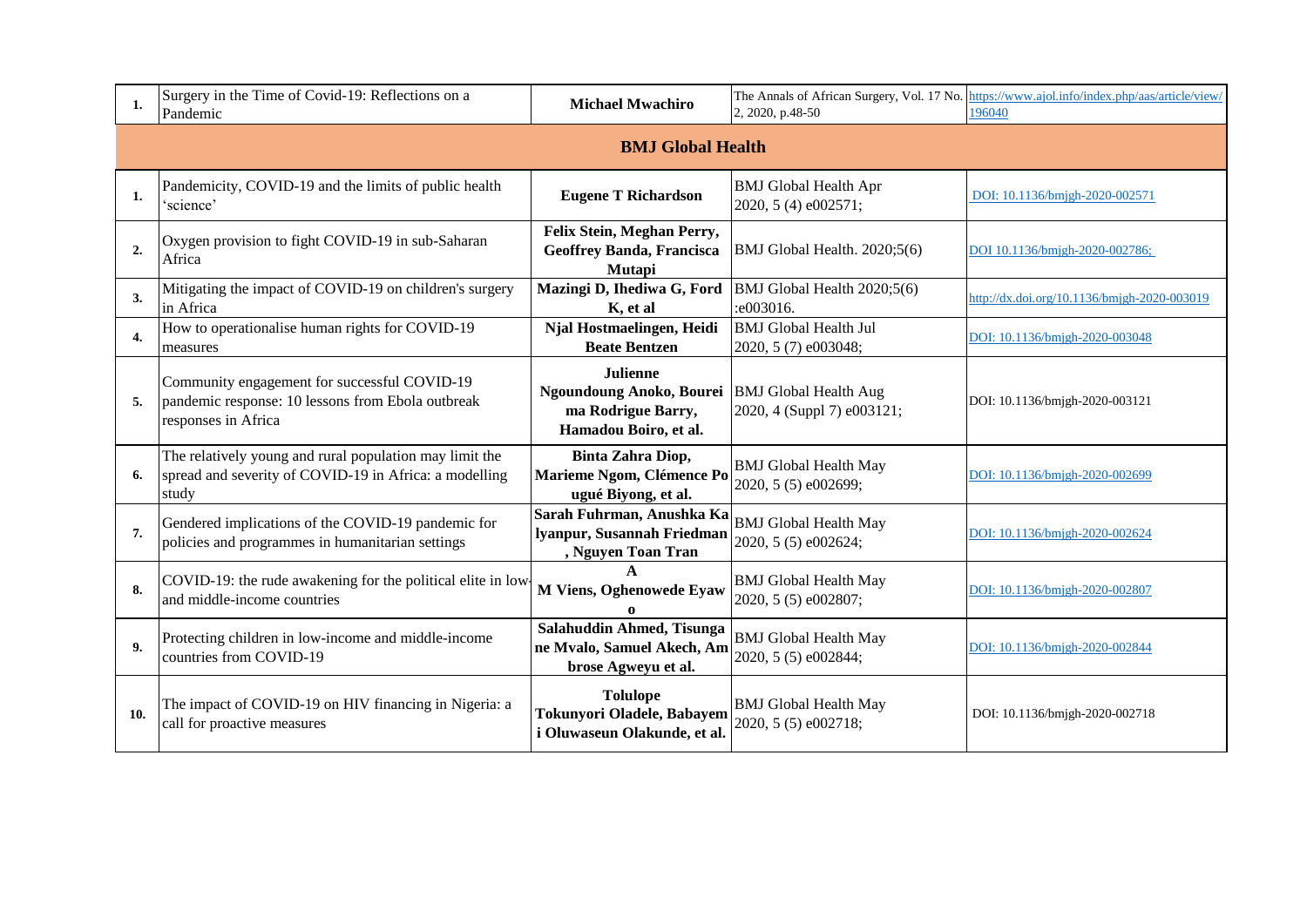| 11. | The potential effects of widespread community<br>transmission of SARS-CoV-2 infection in the World Health<br>Organization African Region: a predictive model                 | <b>Joseph</b><br>Waogodo Cabore, Humphrey BMJ Global Health May<br>Cyprian Karamagi, Hillary K 2020, 5 (5) e002647;<br>iprut         |                                                          | DOI: 10.1136/bmjgh-2020-002647      |
|-----|------------------------------------------------------------------------------------------------------------------------------------------------------------------------------|--------------------------------------------------------------------------------------------------------------------------------------|----------------------------------------------------------|-------------------------------------|
| 12. | Voices from the frontline: findings from a thematic analysis<br>of a rapid online global survey of maternal and newborn<br>health professionals facing the COVID-19 pandemic | Lenka Benova, Aduragbemi<br><b>Banke-Thomas, Emma</b><br>Radovich, et al.                                                            | BMJ Global Health. 2020;5(6)                             | DOI 10.1136/bmjgh-2020-002967       |
| 13. | Prioritising the role of community health workers in the<br>COVID-19 response                                                                                                | Madeleine Ballard, Emily Ba<br>ncroft, Josh Nesbit, Ari Johns<br>on et al.                                                           | <b>BMJ</b> Global Health Jun<br>2020, 5 (6) e002550;     | DOI: 10.1136/bmjgh-2020-002550      |
| 14. | Time to apply a social determinants of health lens to<br>addressing sickle cell disorders in sub-Saharan Africa                                                              | Maria Berghs, Bola Ola, Ann<br>a Cronin De<br><b>Chavez, Bassey Ebenso</b>                                                           | <b>BMJ</b> Global Health Jul<br>2020, 5 (7) e002601;     | DOI: 10.1136/bmjgh-2020-002601      |
| 15. | Correction: The relatively young and rural population may<br>limit the spread and severity of COVID-19 in Africa: a<br>modelling study                                       |                                                                                                                                      | <b>BMJ</b> Global Health Jul<br>2020, 5 (7) e002699corr1 | DOI: 10.1136/bmjgh-2020-002699corr1 |
| 16. | Bridging a false dichotomy in the COVID-19 response: a<br>public health approach to the 'lockdown' debate                                                                    | Vandana Prasad, B<br>Subha Sri, Rakhal Gaitonde                                                                                      | <b>BMJ</b> Global Health Jun<br>2020, 5 (6) e002909;     | DOI: 10.1136/bmjgh-2020-002909      |
| 17. | Where are the women? Gender inequalities in COVID-19<br>research authorship                                                                                                  | <b>Ana-Catarina Pinho-</b><br><b>Gomes, Sanne Peters, Kelly T</b><br>hompson,                                                        | <b>BMJ</b> Global Health Jul<br>2020, 5 (7) e002922;     | DOI: 10.1136/bmjgh-2020-002922      |
| 18. | Fairer financing of vaccines in a world living with COVID-<br>19                                                                                                             | Itamar Megiddo, Justice Non BMJ Global Health Jul<br>vignon, Richmond Owusu                                                          | 2020, 5 (7) e002951;                                     | DOI: 10.1136/bmjgh-2020-002951      |
| 19. | Enhancing science preparedness for health emergencies in<br>Africa through research capacity building                                                                        | Sam Kinyanjui, Sharon Fonn BMJ Global Health Jul<br>Catherine Kyobutungi, et al. 2020, 5 (7) e003072;                                |                                                          | DOI: 10.1136/bmjgh-2020-003072      |
| 20. | 'I exist because of we': shielding as a communal ethic of<br>maintaining social bonds during the COVID-19 response in<br>Ethiopia                                            | <b>Abiy Seifu</b><br>Estifanos, Getnet Alemu, Solo BMJ Global Health Jul<br>mon Negussie, Debebe Ero, et 2020, 5 (7) e003204;<br>al. |                                                          | DOI: 10.1136/bmjgh-2020-003204      |
| 21. | Population health, economics and ethics in the age of<br>COVID-19                                                                                                            | <b>Sanjay G Reddy</b>                                                                                                                | <b>BMJ</b> Global Health Jul<br>2020, 5 (7) e003259;     | DOI: 10.1136/bmjgh-2020-003259      |
| 22. | The COVID-19 pandemic: diverse contexts; different<br>epidemics-how and why?                                                                                                 | Peter Aaby, Seye Abimbola,<br>Kristien Verdonck, et al.                                                                              | BMJ Global Health. 2020;5(7)                             | DOI 10.1136/bmjgh-2020-003098       |
| 23. | Environmental health practitioners: a key cadre in the<br>control of COVID-19 in sub-Saharan Africa                                                                          | Tracy Morse, Kondwani Chi<br>dziwisano, David Musoke, et<br>al.                                                                      | <b>BMJ</b> Global Health Jul<br>2020, 5 (7) e003314;     | DOI: 10.1136/bmjgh-2020-003314      |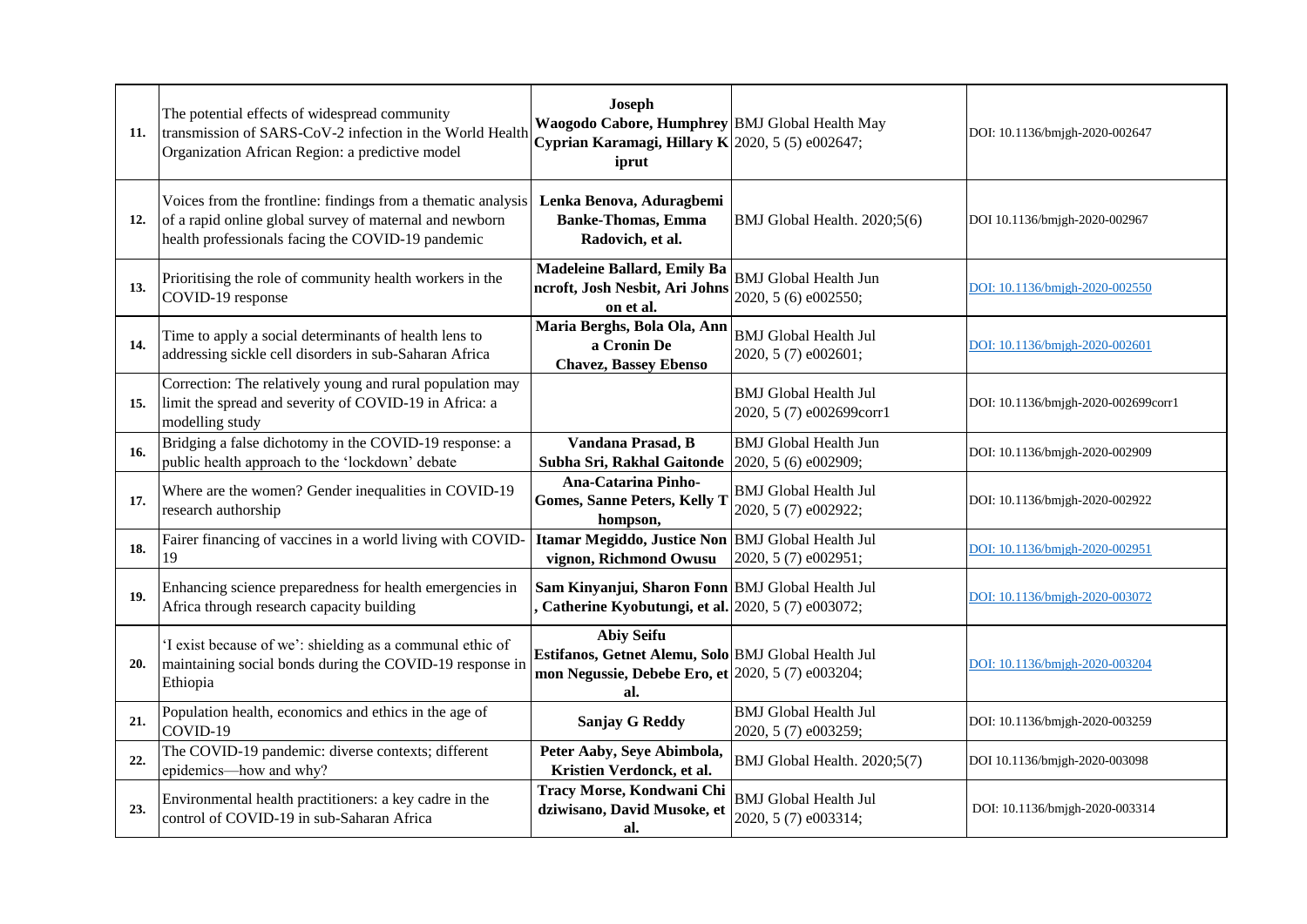| 24. | Patient-centric research in the time of COVID-19:<br>conducting ethical COVID-19 research in Africa                                                                                                                                               | Nembaware V, Munung NS,<br>Matimba A, et al                                                           | BMJ Global Health 2020;5(8)<br>: 003035.             | http://dx.doi.org/10.1136/bmjgh-2020-003035  |
|-----|---------------------------------------------------------------------------------------------------------------------------------------------------------------------------------------------------------------------------------------------------|-------------------------------------------------------------------------------------------------------|------------------------------------------------------|----------------------------------------------|
| 25. | Impact of the societal response to COVID-19 on access to<br>healthcare for non-COVID-19 health issues in slum<br>communities of Bangladesh, Kenya, Nigeria and Pakistan:<br>results of pre-COVID and COVID-19 lockdown<br>stakeholder engagements | Syed A K<br>Shifat Ahmed, Motunrayo Aj<br>isola, et.al.                                               | <b>BMJ</b> Global Health Aug<br>2020, 5 (8) e003042; | DOI: 10.1136/bmjgh-2020-003042               |
| 26. | The health of internally displaced children in sub-Saharan<br>Africa: a scoping review                                                                                                                                                            | Bukola Salami, Stella Iwuag BMJ Global Health Aug<br>wu, Oluwakemi Amodu, et.al. 2020, 5 (8) e002584; |                                                      | DOI: 10.1136/bmjgh-2020-002584               |
| 27. | A vulnerability index for COVID-19: spatial analysis at the<br>subnational level in Kenya                                                                                                                                                         | Peter M Macharia, Noel<br>K Joseph, Emelda A Okiro                                                    | <b>BMJ</b><br>Global<br>2020, 5 (8) e003014;         | Health Aug<br>DOI: 10.1136/bmjgh-2020-003014 |
| 28. | Transmission risk of respiratory viruses in natural and<br>mechanical ventilation environments: implications for<br>SARS-CoV-2 transmission in Africa                                                                                             | Anuoluwapo Sopeyin, Emilio<br>Hornsey, Tochi Okwor, Yewa<br>nde Alimi,                                | <b>BMJ</b> Global Health Aug<br>2020, 5 (8) e003522; | DOI: 10.1136/bmjgh-2020-003522               |

|                | <b>BMC</b> infectious diseases                                                                                                                                 |                                                                                      |                                                                |                                                                                                                    |  |  |
|----------------|----------------------------------------------------------------------------------------------------------------------------------------------------------------|--------------------------------------------------------------------------------------|----------------------------------------------------------------|--------------------------------------------------------------------------------------------------------------------|--|--|
|                | Potential implications of SARS-CoV-2 epidemic in Africa:<br>where are we going from now?                                                                       | Carlo Torti; Maria<br><b>Mazzitelli</b> ; Enrico Maria<br>Trecarichi ; Owachi Darius | BMC infectious diseases, 01 June<br>2020, Vol.20(1), pp.1-6    | DOI: 10.1186/s12879-020-05147-8                                                                                    |  |  |
| $\overline{2}$ | Importations of COVID-19 into African countries and risk<br>of onward spread                                                                                   | Haoyang Sun; Borame L.<br>Dickens; Alex R. Cook;<br>Hannah E. Clapham                | BMC infectious diseases, 01 August<br>2020, Vol.20(1), pp.1-13 | https://bmcinfectdis.biomedcentral.com/articles/1<br>0.1186/s12879-020-05323-w; DOI:<br>10.1186/s12879-020-05323-w |  |  |
|                |                                                                                                                                                                | <b>Critical care</b>                                                                 |                                                                |                                                                                                                    |  |  |
|                | Coronavirus: just imagine                                                                                                                                      | Jean-Louis Vincent and<br><b>Arthur S. Slutsky</b>                                   | Critical Care 2020 24:90, 16 March<br>2020                     | https://ccforum.biomedcentral.com/track/pdf/10.<br>1186/s13054-020-2824-8                                          |  |  |
| $\overline{2}$ | Logistic and organizational aspects of a dedicated intensive<br>care unit for COVID-19 patients                                                                | Maria Vargas, Giuseppe De<br>Marco, Stefania De Simone<br>and Giuseppe Servillo      | Critical Care 2020 24:237, 18 May<br>2020                      | https://ccforum.biomedcentral.com/articles/10.118<br>6/s13054-020-02955-x;                                         |  |  |
| 3.             | International variation in the management of severe COVID-<br>19 patients : There is little evidence to support the<br>management of severe COVID-19 patients. | Elie Azoulay, Jan de Waele,<br>Ricard Ferrer, et al.                                 | Critical Care 2020 24:486, 5 August<br>2020                    | https://ccforum.biomedcentral.com/track/pdf/10.<br>1186/s13054-020-03194-w                                         |  |  |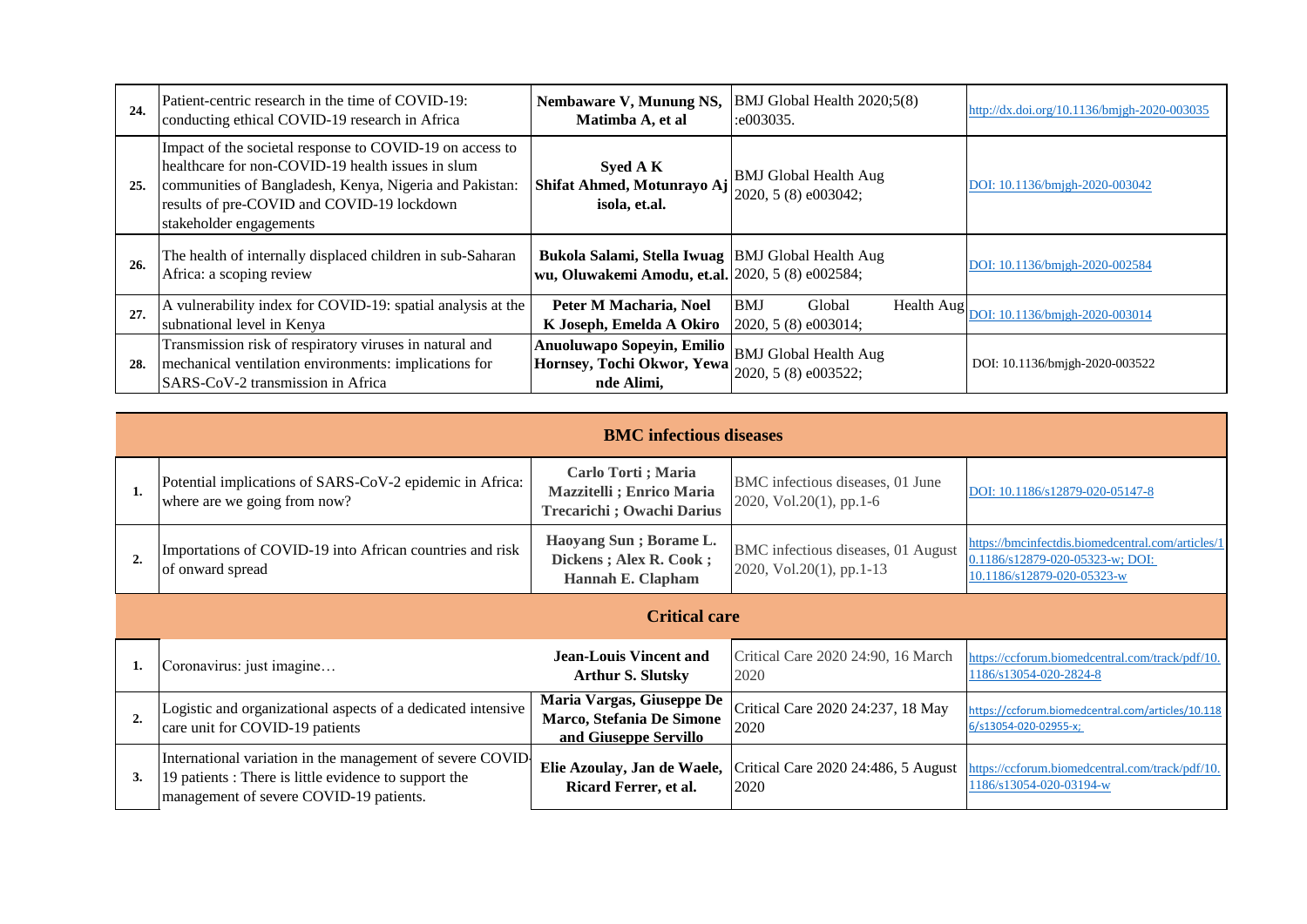| 4.             | Treatment of COVID-19 : old tricks for new challenges.                                                        | Cunningham, A.C., Goh,<br>H.P., Koh, D.                    | Critical Care. 2020; 24(1):91                                             | https://ccforum.biomedcentral.com/articles/10.11<br>86/s13054-020-2818-6#article-info |  |  |  |
|----------------|---------------------------------------------------------------------------------------------------------------|------------------------------------------------------------|---------------------------------------------------------------------------|---------------------------------------------------------------------------------------|--|--|--|
|                | <b>Diagnostics</b>                                                                                            |                                                            |                                                                           |                                                                                       |  |  |  |
| -1             | Geographical Accessibility to Glucose-6-Phosphate Dioxyge                                                     | <b>Desmond Kuupiel, Kwame</b><br>M. Adu, Vitalis Bawontuo, | Diagnostics. 2020;10(229):229                                             | DOI 10.3390/diagnostics10040229                                                       |  |  |  |
| $\overline{2}$ | Point-of-Care Diagnostic Services as an Integral Part of Hea                                                  | Tivani P. Mashamba-<br>Thompson, Paul K. Drain             | Diagnostics. 2020;10(449):449 DOI 1                                       | DOI 10.3390/diagnostics10070449                                                       |  |  |  |
| 3              | Point-of-Care Diagnostic Services as an Integral Part of Hea                                                  | Tivani P. Mashamba-<br>Thompson, Paul K. Drain             | Diagnostics. 2020;10(449):449                                             | DOI 10.3390/diagnostics10070449                                                       |  |  |  |
|                | <b>East African Orthopaedic Journal</b>                                                                       |                                                            |                                                                           |                                                                                       |  |  |  |
| 1.             | Covid $-19$ and the orthopaedic surgeon                                                                       | D. Chomba                                                  | East African Orthopaedic Journal, Vol. 14<br>No. 1, 2020, p.1-3           | https://www.ajol.info/index.php/eaoj/article/view/<br>196015                          |  |  |  |
|                |                                                                                                               | <b>Ethiopian Journal of Heath Sciences</b>                 |                                                                           |                                                                                       |  |  |  |
| 1.             | COVID-19, a Disease of Enigma: Why Pregnant Women<br>are Less Vulnerable?                                     | <b>Yifru Berhan</b>                                        | Ethiopian Journal of Heath Sciences,<br>Vol. 30 No. 3 (2020)              | https://www.ajol.info/index.php/ejhs/article/vi<br>ew/195852                          |  |  |  |
| $\overline{2}$ | Will Africa be Devastated by Covid-19 as Many Predicted?<br>Perspective and Prospective                       | <b>Yifru Berhan</b>                                        | Ethiopian Journal of Heath Sciences,<br>Vol. 30 No. 3 (2020)              | https://www.ajol.info/index.php/ejhs/article/vi<br>ew/195868                          |  |  |  |
|                |                                                                                                               | <b>Ethics, Medicine and Public Health</b>                  |                                                                           |                                                                                       |  |  |  |
| $\mathbf 1$    | Novel coronavirus disease 2019 (COVID-19) outbreak in<br>Nigeria: How effective are government interventions? | O.I. Oyeniran and T. Chia                                  | Ethics, Medicine and Public Health,<br>July-September 2020                | https://doi.org/10.1016/j.jemep.2020.100<br>515                                       |  |  |  |
| $\overline{2}$ | Signatures de la pandémie COVID-19 et tensions éthiques<br>de notre modernité                                 | C. Hervé and H.-C. Stoeklé                                 | Ethics, Medicine and Public Health,<br>July-September 2020                | https://doi.org/10.1016/j.jemep.2020.100<br>530                                       |  |  |  |
| 3              | Dear and Glorious Physician, who are we in COVID-19?                                                          | Bernardo Herrera and Eric E.<br>Vinck                      | Ethics, Medicine and Public<br>Health, Available online 14 August<br>2020 | https://doi.org/10.1016/j.jemep.2020.100576                                           |  |  |  |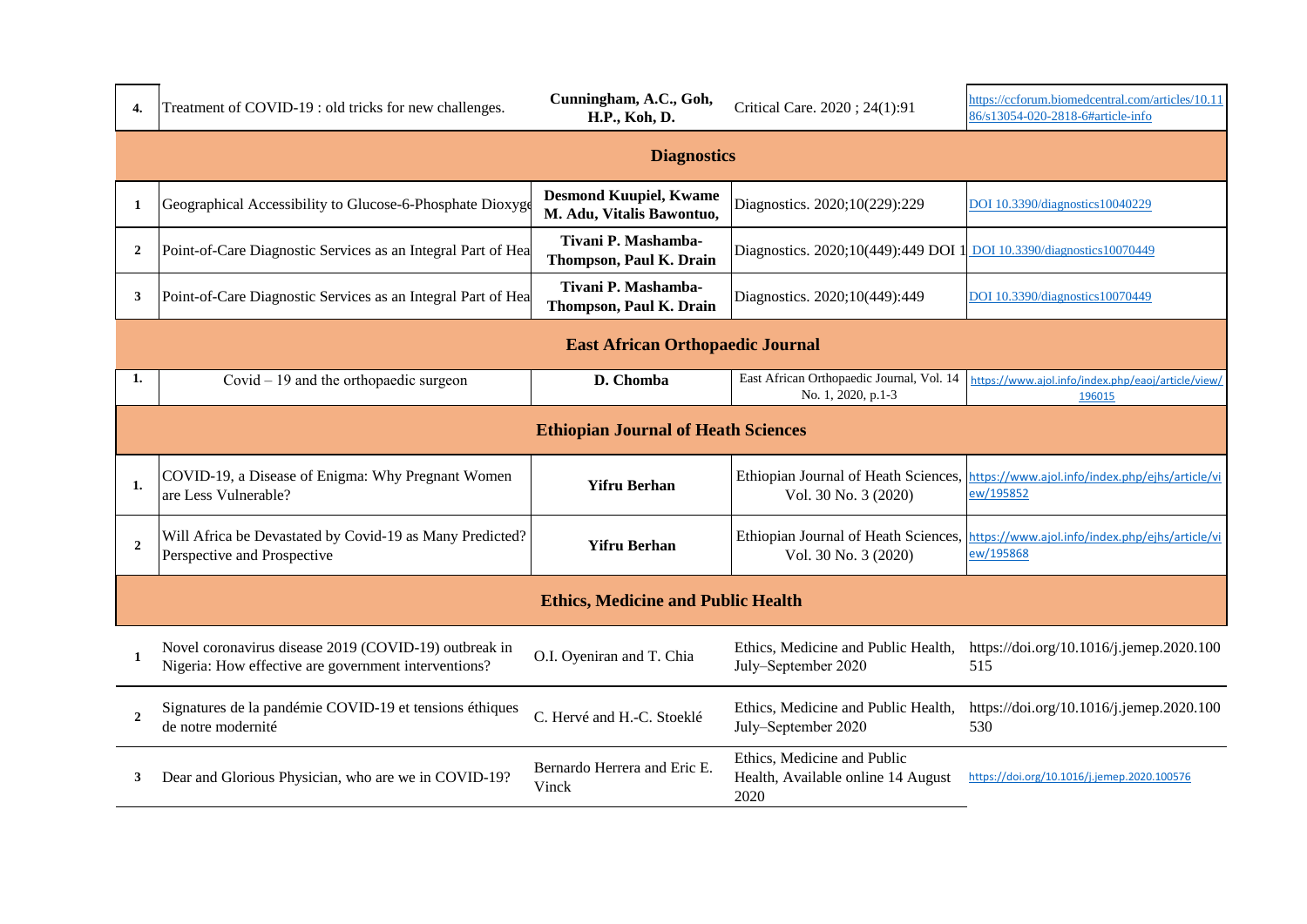| 4              | Dissemination of COVID-19: Questions for science                                                                                                                                                                                                                                                 | H.M. Silva                                                                                   | Ethics, Medicine and Public Health,<br>Volume 14, 2020, Article 100543                        | https://doi.org/10.1016/j.jemep.2020.100543 |  |
|----------------|--------------------------------------------------------------------------------------------------------------------------------------------------------------------------------------------------------------------------------------------------------------------------------------------------|----------------------------------------------------------------------------------------------|-----------------------------------------------------------------------------------------------|---------------------------------------------|--|
| 5              | Coronavirus diseases 2019 (COVID-19) response:<br>Highlights of Ghana's scientific and technological<br>innovativeness and breakthroughs $=$ Réponse aux maladies<br>à coronavirus 2019 (COVID-19) : faits marquants de<br>l'innovation et des percées scientifique et technologique au<br>Ghana | H.SibiriaS.M.ZankawahbD.Pra<br>$hc$ ;                                                        | Ethics, Medicine and Public Health,<br>Volume 14, July-September 2020,<br>100537              | https://doi.org/10.1016/j.jemep.2020.100537 |  |
| 6              | The Welfare of Healthcare Workers amidst COVID-19<br>pandemic in Sub-Sahara Africa: A call for concernLe bien-<br>être des travailleurs de la santé face à la pandémie de<br>COVID-19 en Afrique subsaharienne : un appel à<br>l'inquiétude                                                      | O.A.Onigbinde, O.Babatunde,<br>A.O.Ajagbe                                                    | Ethics, Medicine and Public Health,<br>Volume 15, October-December<br>2020, 100555 (preprint) | https://doi.org/10.1016/j.jemep.2020.100555 |  |
| $\overline{7}$ | COVID-19 Response in Nigeria: Health System<br>Preparedness and Lessons for Future Epidemics in Africa = Chinedu Casmir Etteh, Moses<br>La réponse au Covid-19 au Nigéria: préparation des<br>systèmes de santé et leçons pour de futures épidémies en<br>Afrique                                | P Adoga, Chukwuma<br>C Ogbaga                                                                | Ethics, Medicine and Public Health,<br>2020, Article 100580 (Pre-proof)                       | https://doi.org/10.1016/j.jemep.2020.100580 |  |
|                |                                                                                                                                                                                                                                                                                                  | <b>Globalization and Health</b>                                                              |                                                                                               |                                             |  |
| 1.             | COVID-19 in Africa: care and protection for frontline<br>healthcare workers                                                                                                                                                                                                                      | <b>Matthew F. Chersich;</b><br><b>Glenda Gray</b> ; Lee Fairlie;<br>Quentin Eichbaum, et al. | Globalization and health, 01 May<br>2020, Vol.16(1), pp.1-6                                   | DOI: 10.1186/s12992-020-00574-3             |  |
| 2.             | Globalisation in the time of COVID-19:<br>repositioning Africa to meet the immediate and remote<br>challenges                                                                                                                                                                                    | Sanni Yaya; Akaninyene<br>Otu ; Ronald Labonté                                               | Globalization and health, 01 June<br>2020, Vol.16(1), pp.1-7                                  | DOI: 10.1186/s12992-020-00581-4             |  |
|                | <b>International Journal for Equity in Health</b>                                                                                                                                                                                                                                                |                                                                                              |                                                                                               |                                             |  |
| 1.             | Unspoken inequality: how COVID-19 has exacerbated<br>existing vulnerabilities of asylum-seekers, refugees, and<br>undocumented migrants in South Africa                                                                                                                                          | Ferdinand C. Mukumbang,<br><b>Anthony N. Ambe, Babatope</b><br>O. Adebiyi                    | International Journal for Equity in<br>Health. 2020;19(1):1-7                                 | DOI 10.1186/s12939-020-01259-4              |  |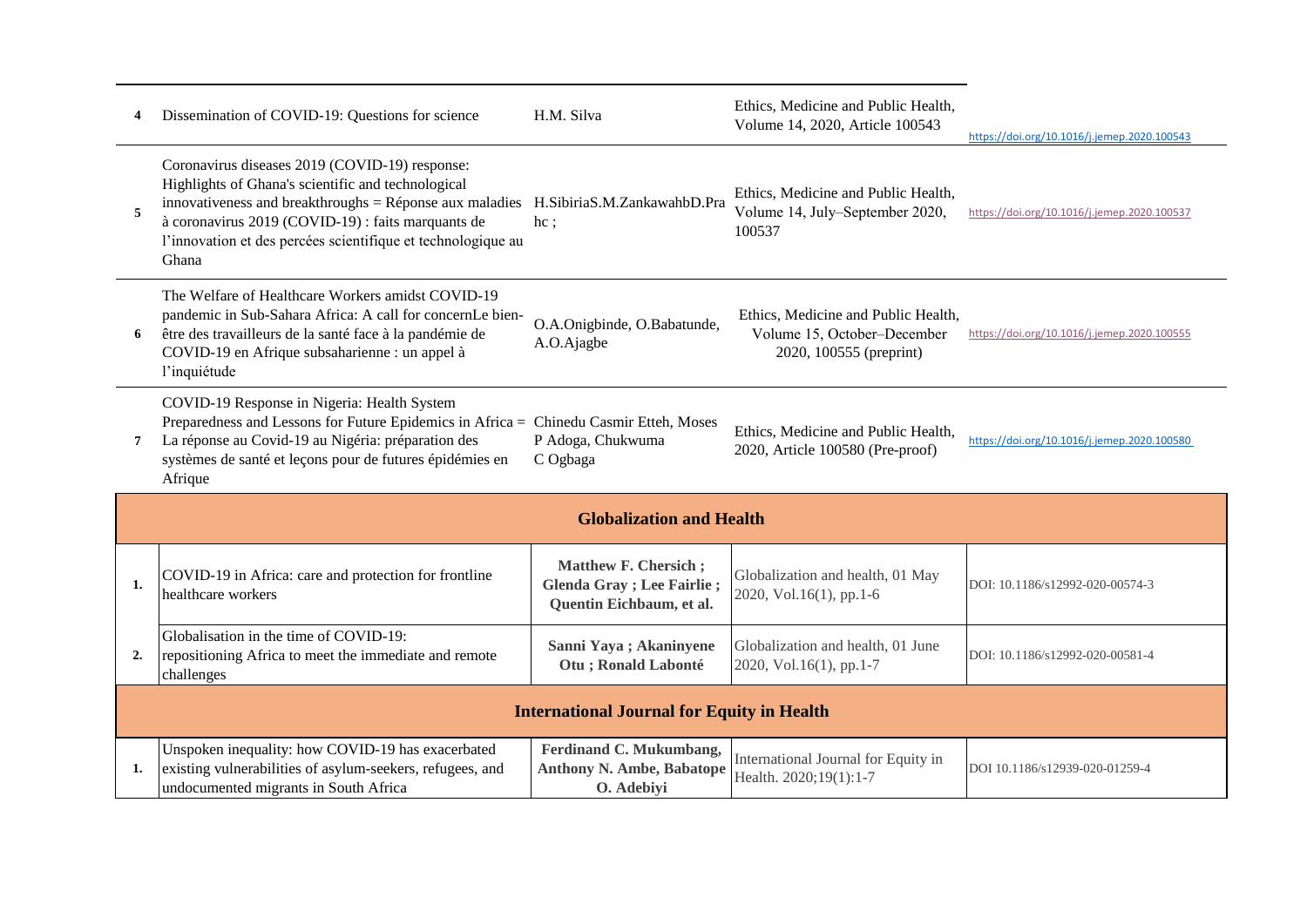| 2.             | Inequalities in access to water and soap matter for the                                                                                                                               | Safia S. Jiwani, Daniel A.                                                        | International Journal for Equity in                                                        | DOI 10.1186/s12939-020-01199-z |  |
|----------------|---------------------------------------------------------------------------------------------------------------------------------------------------------------------------------------|-----------------------------------------------------------------------------------|--------------------------------------------------------------------------------------------|--------------------------------|--|
|                | COVID-19 response in sub-Saharan Africa                                                                                                                                               | <b>Antiporta</b>                                                                  | Health. 2020;19(1):1-3                                                                     |                                |  |
| 3.             | COVID-19 and informal settlements: an urgent call to<br>rethink urban governance                                                                                                      | S. Van Belle, C. Affun-<br>Adegbulu, W. Soors, et al.                             | International Journal for Equity in<br>Health. 2020;19(1):1-2                              | DOI 10.1186/s12939-020-01198-0 |  |
| 4.             | Health equity and COVID-19: global perspectives                                                                                                                                       | Inês Dourado, et al.                                                              | Efrat Shadmi, Yingyao Chen, International Journal for Equity in<br>Health. 2020;19(1):1-16 | DOI 10.1186/s12939-020-01218-z |  |
|                | <b>International Journal of Infectious Diseases</b>                                                                                                                                   |                                                                                   |                                                                                            |                                |  |
| 1.             | The prominence of asymptomatic superspreaders in<br>transmission mean univers                                                                                                         | <b>Chris Kenyon</b>                                                               | International Journal of Infectious<br>Diseases. 2020;97:21-22                             | https://doaj.org/toc/1201-9712 |  |
| $\overline{2}$ | COVID-19 and routine childhood immunization in Africa:<br>Leveraging systems thinking and implementation science to<br>improve immunization system performance                        | Abdu A. Adamu, Rabiu I.<br>Jalo, Desire Habonimana,<br><b>Charles S. Wiysonge</b> | International Journal of Infectious<br>Diseases. 2020;98:161-165                           | https://doaj.org/toc/1201-9712 |  |
| 3.             | The role of testing in the fight against COVID-19: Current<br>happenings in Africa and the way forward                                                                                | Abdul-Aziz Seidu, John Elvis<br>Hagan, Jr., Edward<br>Kwabena Ameyaw, et al       | International Journal of Infectious<br>Diseases. 2020;98:237-240                           | https://doaj.org/toc/1201-9712 |  |
| 4.             | What works and what does not work in response to COVID-<br>19 prevention and control in Africa                                                                                        | <b>Erigene Rutayisire, Gerard</b><br>Nkundimana, Honore K.<br>Mitonga, et al.     | International Journal of Infectious<br>Diseases. 2020;97:267-269                           | https://doaj.org/toc/1201-9712 |  |
| 5.             | COVID-19 response in low- and middle-income countries:<br>Don't overlook the role of mobile phone communication                                                                       | Lilly M. Verhagen, R. de<br>Groot, C.A. Lawrence, et al.                          | International Journal of Infectious<br>Diseases. 2020;99:334-337                           | https://doaj.org/toc/1201-9712 |  |
| 6.             | Social consequences of COVID-19 in a low resource<br>setting in Sierra Leone, West Africa                                                                                             | Danilo Buonsenso, Bianca<br>Cinicola, Francesca Raffaelli,<br>et al.              | International Journal of Infectious<br>Diseases. 2020;97:23-26                             | https://doaj.org/toc/1201-9712 |  |
| 7.             | Mortality in COVID-19 disease patients: Correlating the<br>association of major histocompatibility complex (MHC)<br>with severe acute respiratory syndrome 2 (SARS-CoV-2)<br>variants | Eric de Sousa, Dário Ligeiro,<br>Joana R. Lérias, Chao<br>Zhang, et al.           | International Journal of Infectious<br>Diseases. 2020;98:454-459                           | https://doaj.org/toc/1201-9712 |  |
| 8.             | COVID-19-We urgently need to start developing an exit<br>strategy                                                                                                                     | <b>Eskild Petersen, Sean</b><br>Wasserman, Shui-Shan Lee,<br>et al.               | International Journal of Infectious<br>Diseases. 2020;96:233-239                           | https://doaj.org/toc/1201-9712 |  |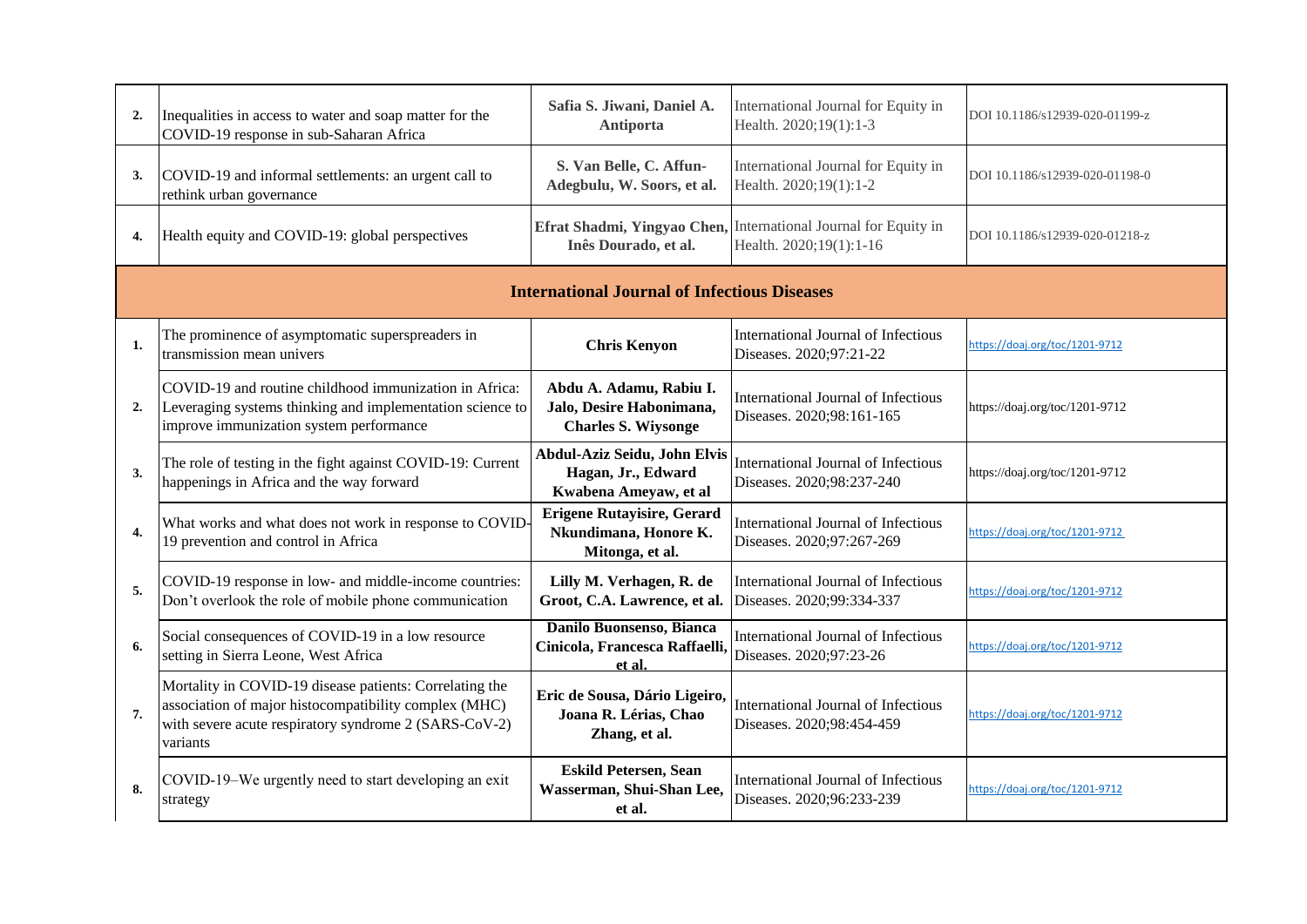| 9 <sub>1</sub> | Mitigating lockdown challenges in response to COVID-19<br>in Sub-Saharan Africa                                                                                                                                                            | Leonard E.G. Mboera,<br>George O. Akipede, Amitava<br>Banerjee, et al.                        | International Journal of Infectious<br>Diseases. 2020;96:308-310                                                                                    | https://doaj.org/toc/1201-9712                                                          |
|----------------|--------------------------------------------------------------------------------------------------------------------------------------------------------------------------------------------------------------------------------------------|-----------------------------------------------------------------------------------------------|-----------------------------------------------------------------------------------------------------------------------------------------------------|-----------------------------------------------------------------------------------------|
| 10.            | COVID-19 and Nigeria: putting the realities in context                                                                                                                                                                                     | S. Bakarey, Tauseef Ahmad                                                                     | Chinenyenwa Ohia, Adeleye   International Journal of Infectious<br>Diseases. 2020;95:279-281                                                        | https://doaj.org/toc/1201-9712                                                          |
|                |                                                                                                                                                                                                                                            | <b>International Journal of Environmental Research and Public Health</b>                      |                                                                                                                                                     |                                                                                         |
| 1.             | The Need for the Right Socio-Economic and Cultural Fit in<br>the COVID-19 Response in Sub-Saharan Africa:<br>Examining Demographic, Economic Political, Health, and<br>Socio-Cultural Differentials in COVID-19 Morbidity and<br>Mortality | Andre M.N. Renzaho                                                                            | International Journal of<br><b>Environmental Research and Public</b><br>Health, 2020;17(3445):3445                                                  | DOI 10.3390/ijerph17103445                                                              |
| 2.             | Assessment of Knowledge, Practice and Guidelines<br>towards the Novel COVID-19 among Eye Care<br>Practitioners in Nigeria-A Survey-Based Study                                                                                             | <b>Bernadine Ekpenyong,</b><br>Chukwuemeka J.<br><b>Obinwanne</b> , Godwin<br>Ovenseri-Ogbomo | International Journal of<br>Environmental Research and Public<br>Health. 2020;17(5141):5141                                                         | DOI 10.3390/ijerph17145141                                                              |
| 3.             | A Scoping Review of Respirator Literature and a Survey<br>among Dental Professionals                                                                                                                                                       | Marco Farronato, Elisa<br>al.                                                                 | International Journal of<br>Boccalari, Ettore Del Rosso, et Environmental Research and Public<br>Health. 2020;17(5968):5968                         | DOI 10.3390/ijerph17165968                                                              |
| 4.             | COVID-19 Home Confinement Negatively Impacts Social<br>Participation and Life Satisfaction: A Worldwide<br>Multicenter Study                                                                                                               | Achraf Ammar, Hamdi<br><b>Chtourou, Omar Boukhris</b>                                         | International Journal of<br><b>Environmental Research and Public</b><br>Health. 2020;17(6237):6237                                                  | DOI 10.3390/ijerph17176237                                                              |
| 5.             | Winter Is Coming: A Southern Hemisphere Perspective of<br>the Environmental Drivers of SARS-CoV-2 and the<br>Potential Seasonality of COVID-19                                                                                             | Albertus J. Smit, Jennifer M.<br>Fitchett, Francois A.<br>Engelbrecht                         | International Journal of<br><b>Environmental Research and Public</b><br>Health. 2020;17(5634):5634                                                  | 00110.3390/ijerph17165634                                                               |
| 6.             | Review of Big Data Analytics, Artificial Intelligence and<br>Nature-Inspired Computing Models towards Accurate<br>Detection of COVID-19 Pandemic Cases and Contact<br>Tracing                                                              | Israel Edem Agbehadji,<br><b>Beati Ngowi</b>                                                  | International Journal of<br>Bankole Osita Awuzie, Alfred Environmental Research and Public DOI 10.3390/ijerph17155330<br>Health. 2020;17(5330):5330 |                                                                                         |
|                | <b>The Lancet</b>                                                                                                                                                                                                                          |                                                                                               |                                                                                                                                                     |                                                                                         |
| 1.             | Looming threat of COVID-19 infection in Africa: act<br>collectively, and fast.                                                                                                                                                             | John N. Nkengasong,<br>Wessam Mankoula,                                                       | The Lancet, 2020, vol. 395, no<br>10227, p. 841-842.                                                                                                | https://www.thelancet.com/journals/lancet/article<br>/PIIS0140-6736(20)30464-5/fulltext |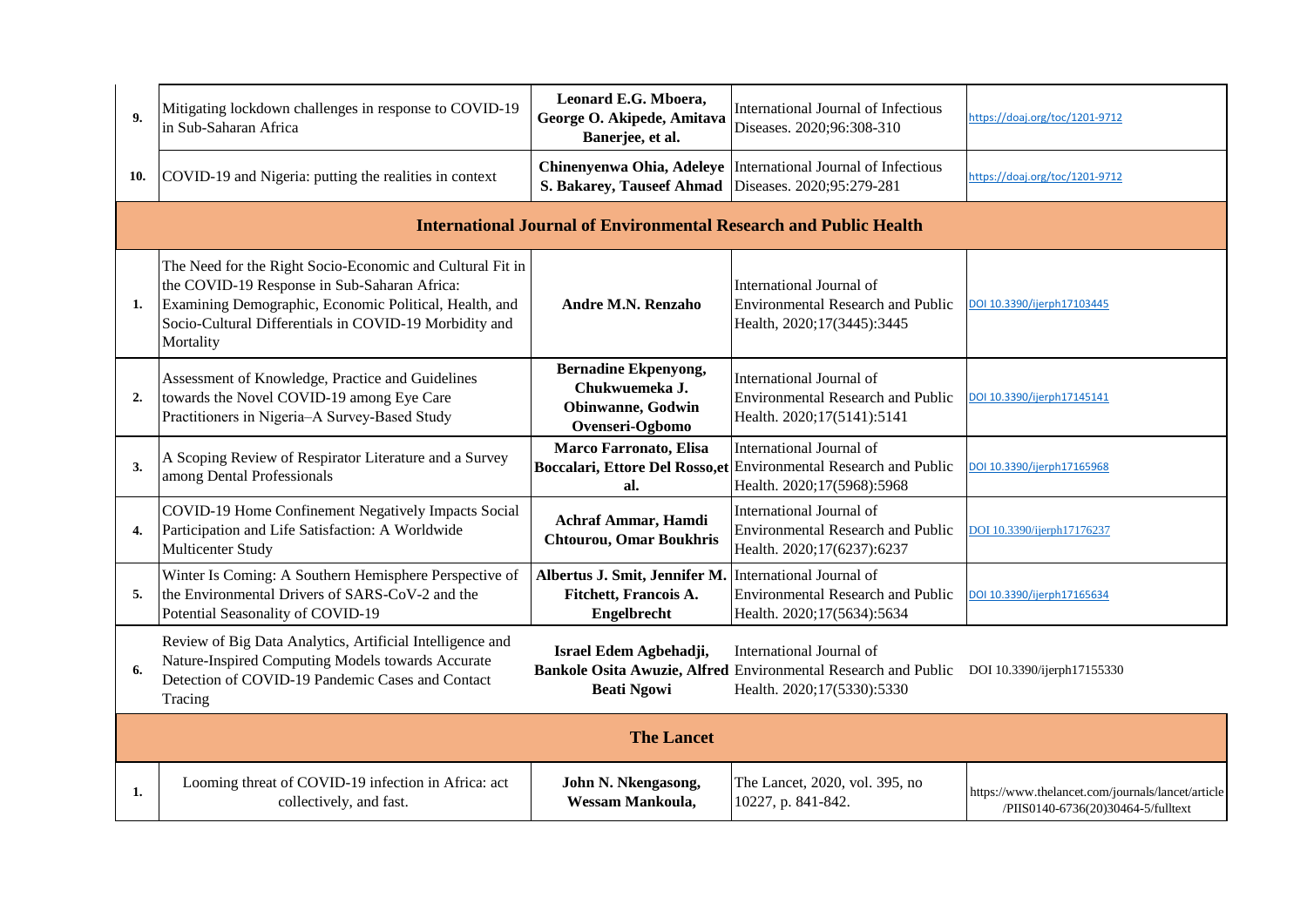| 2.                              | Preparedness and vulnerability of African countries against<br>importations of COVID-19: a modelling study. | Marius Gilbert, Giulia<br>Pullano, Francesco Pinotti, et<br>al.                      | The Lancet, 2020, vol. 395, no<br>10227, p. 871-877.                                | https://www.sciencedirect.com/science/article/pii<br>S0140673620304116          |
|---------------------------------|-------------------------------------------------------------------------------------------------------------|--------------------------------------------------------------------------------------|-------------------------------------------------------------------------------------|---------------------------------------------------------------------------------|
| 3.                              | Africa faces difficult choices in responding to COVID-19                                                    | <b>Titus Divala, Rachael M</b><br>Burke, Latif Ndeketa, et al.                       | The Lancet, Vol. 395, No. 10237,<br>May 12, 2020 p1611                              | https://www.thelancet.com/pdfs/journals/lancet/PI<br>S0140-6736(20)31056-4.pdf  |
| 4.                              | COVID-19 in Africa: no room for complacency                                                                 | <b>The Lancet</b>                                                                    | The Lancet, Vol. 395, No.<br>10238, May 30, 2020, p1669                             | https://www.thelancet.com/pdfs/journals/lancet/PI<br>IS0140-6736(20)31237-X.pdf |
| 5.                              | COVID-19: Africa needs unprecedented attention to<br>strengthen community health systems                    | Lyudmila Nepomnyashchiy,<br><b>Bernice Dahn, Rachel</b><br>Saykpah, Mallika Raghavan | The Lancet, Vol. 396, No.<br>10245, July 18, 2020, p150-152                         | https://www.thelancet.com/pdfs/journals/lancet/P<br>IIS0140-6736(20)31532-4.pdf |
|                                 |                                                                                                             | The Lancet Gastroenterology and Hepatology                                           |                                                                                     |                                                                                 |
| 1.                              | Converging pandemics: implications of COVID-19 for the<br>viral hepatitis response in sub-Saharan Africa    | Neil Gupta, Hailemichael<br>Desalegn, Ponsiano Ocama,<br>et al.                      | The Lancet Gastroenterology &<br>Hepatology, Vol. 5, No. 7, July, 2020,<br>p634-636 | https://www.thelancet.com/pdfs/journals/langas/<br>PIIS2468-1253(20)30155-2.pdf |
| <b>The Lancet Global Health</b> |                                                                                                             |                                                                                      |                                                                                     |                                                                                 |
|                                 |                                                                                                             |                                                                                      |                                                                                     |                                                                                 |
| 1.                              | COVID-19 pandemic in west Africa                                                                            | <b>Melisa Martinez-Alvarez;</b><br>Alexander Jarde; Effua Usuf<br>; et al.           | The Lancet global health, 01 May<br>2020, Vol.8(5), pp.e631-e632                    | https://doaj.org/article/e647f30e3b584e77b10b77<br>0f07001ab0                   |
| $\overline{2}$                  | Limiting the spread of COVID-19 in Africa: one size<br>mitigation strategies do not fit all countries       | <b>Shaheen Mehtar, Wolfgang</b><br>Preiser, Ndèye Aissatou<br>Lakhe, et al.          | The Lancet Global Health, Vol.<br>8, No. 7, April 28, 2020, e881-e883               | https://www.thelancet.com/pdfs/journals/langlo/<br>PIIS2214-109X(20)30212-6.pdf |
| 3.                              | Leveraging Africa's preparedness towards the next phase of<br>the COVID-19 pandemic                         | <b>Madikay Senghore, Merveille</b><br>K Savi, Bénédicte Gnangnon,<br>et al.          | The Lancet Global Health, Vol. 8, No.<br>7, May 14, 2020, e884-e885                 | https://www.thelancet.com/pdfs/journals/langlo/<br>PIIS2214-109X(20)30234-5.pdf |
| 4.                              | COVID-19 response in the Middle East and north Africa:<br>challenges and paths forward                      | Mohammad Karamouzian,<br>Navid Madani                                                | The Lancet Global Health, Vol.<br>8, No. 7, May 14, 2020,<br>e886-e887              | https://www.thelancet.com/pdfs/journals/<br>langlo/PIIS2214-109X(20)30233-3.pdf |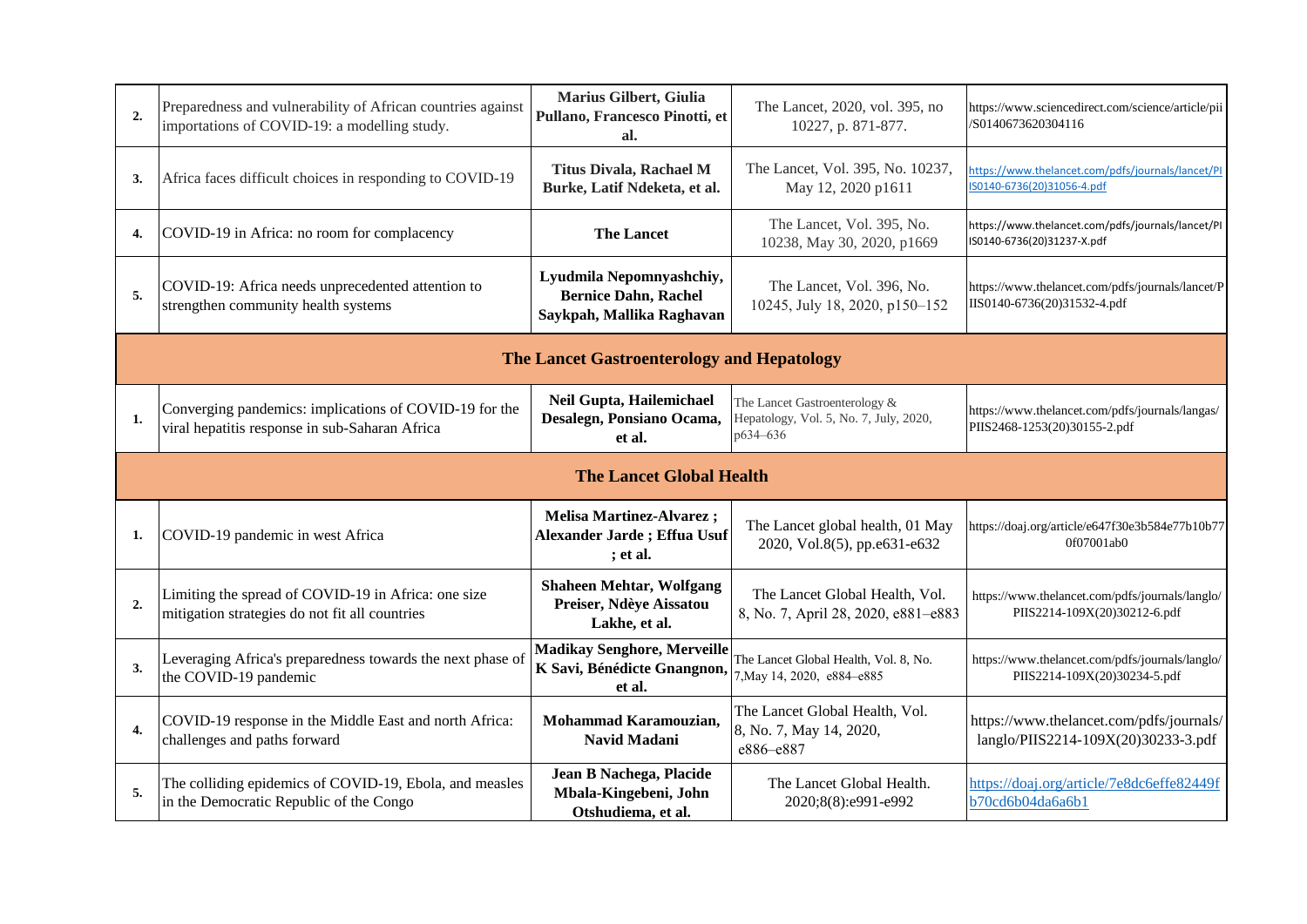| 6.             | Improving handwashing habits and household air quality in<br>Africa after COVID-19                                                                                 | <b>Adeladza K Amegah</b>                                       | The Lancet Global Health.<br>2020;8(9):e1110-e1111                    | https://doaj.org/article/50466ea3bb964a3d93d90<br>84fb22cd437                                                          |  |
|----------------|--------------------------------------------------------------------------------------------------------------------------------------------------------------------|----------------------------------------------------------------|-----------------------------------------------------------------------|------------------------------------------------------------------------------------------------------------------------|--|
| 7.             | Dexamethasone for COVID-19: data needed from<br>randomised clinical trials in Africa                                                                               | <b>Helen Brotherton, Effua</b><br>Usuf, Behzad Nadjm, et al.   | The Lancet Global Health.<br>2020;8(9):e1125-e1126                    | https://doai.org/article/b675bc7ce2c346798d3251d<br>8eb457af8                                                          |  |
| 8.             | Routine childhood immunisation during the COVID-19<br>pandemic in Africa: a benefit-risk analysis of health<br>benefits versus excess risk of SARS-CoV-2 infection | Kaja Abbas, Simon R<br>Procter, Kevin Van<br>Zandvoort, et al. | The Lancet Global Health, july 17,<br>2020                            | https://www.thelancet.com/journals/langlo/article/<br>PIIS2214-109X(20)30308-9/fulltext                                |  |
|                |                                                                                                                                                                    | <b>The Lancet Health</b>                                       |                                                                       |                                                                                                                        |  |
|                | Africa's COVID-19 health technologies' watershed moment                                                                                                            | Paul Adepoju                                                   | The Lancet Digital Health, Vol.<br>2, No.7, july, 2020, e346–e347     | https://www.thelancet.com/pdfs/journals/landig/<br>PIIS2589-7500(20)30146-1.pdf                                        |  |
|                |                                                                                                                                                                    | <b>The Lancet HIV</b>                                          |                                                                       |                                                                                                                        |  |
| 1.             | Potential effects of disruption to HIV programmes in sub-<br>Saharan Africa caused by COVID-19: results from multiple<br>mathematical models                       | <b>Britta L Jewell, Edinah</b><br>Mudimu, John Stover, et al.  | The Lancet HIV, Vol. 7, No.<br>9, August 6, 2020, e629–e640           | https://www.thelancet.com/journals/lanhiv/article/<br>PIIS2352-3018(20)30211-3/fulltext                                |  |
|                | <b>The Lancet Infectious Diseases</b>                                                                                                                              |                                                                |                                                                       |                                                                                                                        |  |
| 1.             | Obstacles to COVID-19 control in east Africa                                                                                                                       | <b>Esther Nakkazi</b>                                          | The Lancet Infectious Diseases, Vol.<br>20, No. 6, June, 2020, p. 660 | https://www.thelancet.com/pdfs/journals/laninf/P<br>IIS1473-3099(20)30382-0.pdf                                        |  |
| $\overline{2}$ | COVID-19 in Africa: between hope and reality                                                                                                                       | <b>Francine Ntoumi,</b><br>Thirumalaisamy P Velavan            | 15, 2020                                                              | The Lancet Infectious Diseases, June   https://www.thelancet.com/pdfs/journals/laninf/P<br>IIS1473-3099(20)30465-5.pdf |  |

| <b>The Lancet Microbe</b>                                                   |                                                                                            |                                                                |                                                                                 |  |
|-----------------------------------------------------------------------------|--------------------------------------------------------------------------------------------|----------------------------------------------------------------|---------------------------------------------------------------------------------|--|
| COVID-19 testing in Africa: lessons learnt                                  | Pascale Ondoa, Yenew<br>Kebede, Marguerite<br>Massinga Loembe, et al.                      | The Lancet Microbe, Vol. 1, No.<br>$3$ , July, 2020, e103–e104 | https://www.thelancet.com/pdfs/journals/lanmic/<br>PIIS2666-5247(20)30068-9.pdf |  |
| Accelerating genomics-based surveillance for COVID-19<br>response in Africa | Sofonias K Tessema, Seth C<br>  Inzaule, Alan Christoffels, et $\Big _{2020}^{202}$<br>al. | The Lancet Microbe, August 18,                                 | https://www.thelancet.com/pdfs/journals/lanmic/<br>PIIS2666-5247(20)30117-8.pdf |  |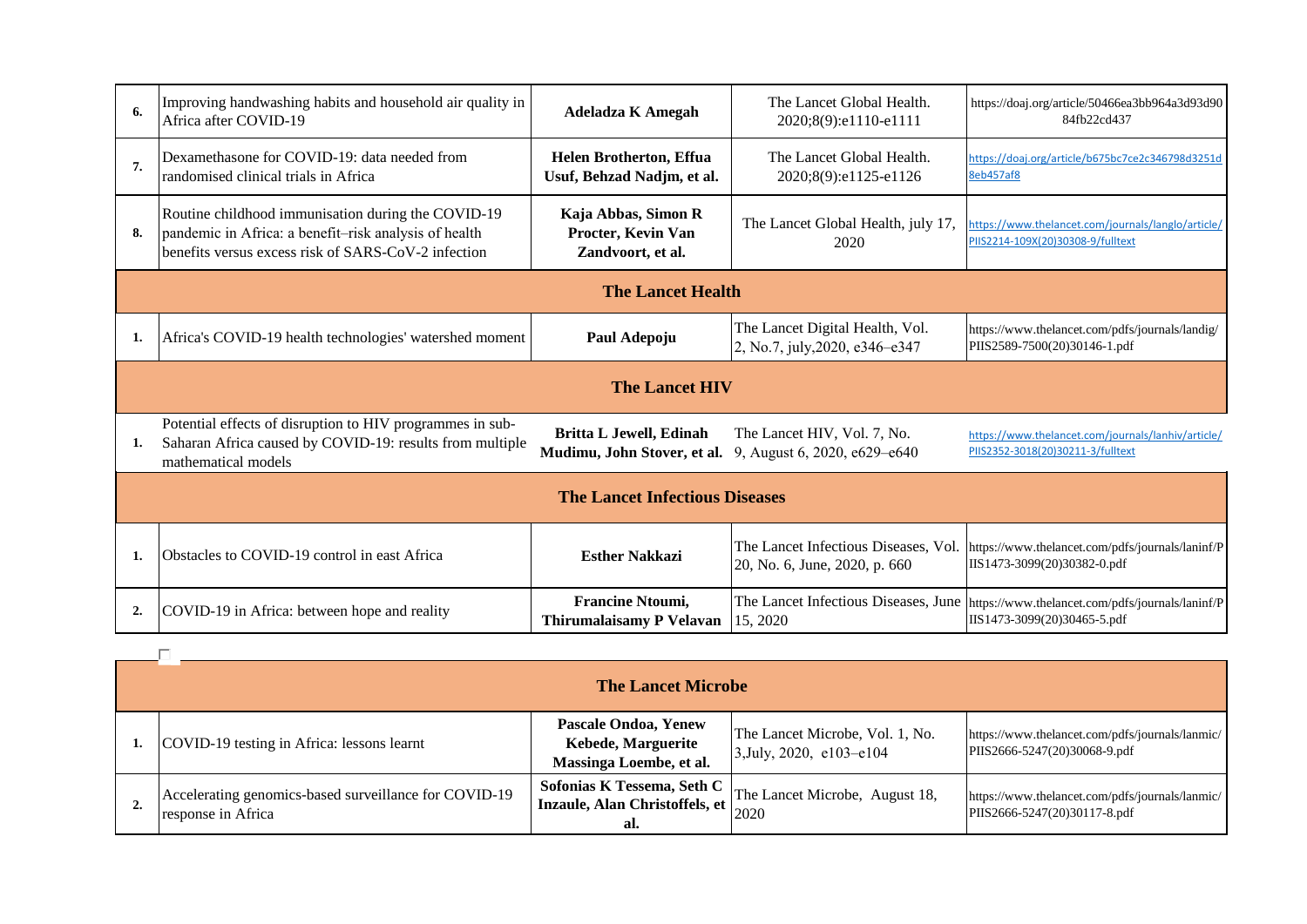|    | <b>The Lancet Respiratory Medicine</b>                                                                                                                        |                                                                       |                                                                                     |                                                                                                      |
|----|---------------------------------------------------------------------------------------------------------------------------------------------------------------|-----------------------------------------------------------------------|-------------------------------------------------------------------------------------|------------------------------------------------------------------------------------------------------|
| 1. | Keeping COVID-19 at bay in Africa                                                                                                                             | Munyaradzi Makoni                                                     | The Lancet Respiratory<br>Medicine, Vol. 8, No. 6, April 29,<br>$2020$ $n553 - 554$ | https://www.thelancet.com/pdfs/journals/lanres/P<br>IIS2213-2600(20)30219-8.pdf                      |
| 2. | COVID-19 and the impact of social determinants of health                                                                                                      | Abrams E.M., Szefler S.J.                                             | The Lancet Respiratory<br>Medicine. 2020, ul; 8(7): 659-661.                        | doi: 10.1016/S2213-2600(20)30234-4.                                                                  |
|    |                                                                                                                                                               | Malawi Medical Journal, Vol. 32 No. 2 (2020)                          |                                                                                     |                                                                                                      |
| 1. | To screen, or not to screen for SARS-Cov2                                                                                                                     | <b>Adamson S Muula</b>                                                | 2, 2020, p.52-53                                                                    | Malawi Medical Journal, Vol. 32 No. https://www.ajol.info/index.php/mmj/article/vie<br>w/197189      |
|    |                                                                                                                                                               | <b>Nigerian Journal of Clinical Practice</b>                          |                                                                                     |                                                                                                      |
| 1. | Association of Gynecological Endoscopy Surgeons of<br>Nigeria (AGES) Advisory on Laparoscopic and<br>Hysteroscopic Procedures during the COVID-19 Pandemic    | O.C. Alabi, J.E. Okohue,                                              | A.A. Adewole, J.I. Ikechebelu   Vol. 23 No. 5 (2020), p. 747-749                    | Nigerian Journal of Clinical Practice,  https://www.ajol.info/index.php/njcp/article/view<br>/195901 |
|    |                                                                                                                                                               | <b>Pan African Medical Journal (PAMJ)</b>                             |                                                                                     |                                                                                                      |
|    | Cochrane corner: effectiveness of quarantine in reducing<br>the spread of COVID-19                                                                            | Jill Ryan, Akhona Victress<br>Mazingisa, Charles Shey                 | Pan African Medical Journal. 04<br>May 2020. 35(2): 18;                             | https://www.panafrican-med-<br>journal.com/content/series/35/2/18/full/                              |
|    | Clinical presentation, case management and outcomes for<br>the first 32 COVID-19 patients in Nigeria                                                          | Abimbola Bowale, Akin<br>Abayomi, Jide Idris, et al.                  | Pan African Medical Journal. 06<br>May 2020. 35(2): 24                              | https://www.panafrican-med-<br>journal.com/content/series/35/2/24/full/                              |
|    | COVID-19 knowledge, attitudes and practices in a conflict<br>affected area of the South West Region of Cameroon                                               | Tendongfor Nicholas, Forlemu<br>Vanessa Mandaah, et al.               | Pan African Medical Journal. 13<br>May 2020. 35(2): 34                              | https://www.panafrican-med-<br>journal.com/content/series/35/2/34/full/                              |
|    | Space-time COVID-19 monitoring in Morocco                                                                                                                     | Fatine Hadrya, Abdelmajid<br>Soulaymani, Faiçal El Hattimy            | Pan African Medical Journal. 20<br>May 2020. 35(2): 41                              | https://www.panafrican-med-<br>journal.com/content/series/35/2/41/full/                              |
|    | Knowledge, risk perception and preparedness towards<br>coronavirus disease-2019 (COVID-19) outbreak among<br>Ghanaians: a quick online cross-sectional survey | Dorcas Serwaa, Emmanuel<br>Lamptey, Anthony Baffour<br>Appiah, et al. | Pan African Medical Journal. 20<br>May 2020. 35(2): 44                              | https://www.panafrican-med-<br>journal.com/content/series/35/2/44/full/                              |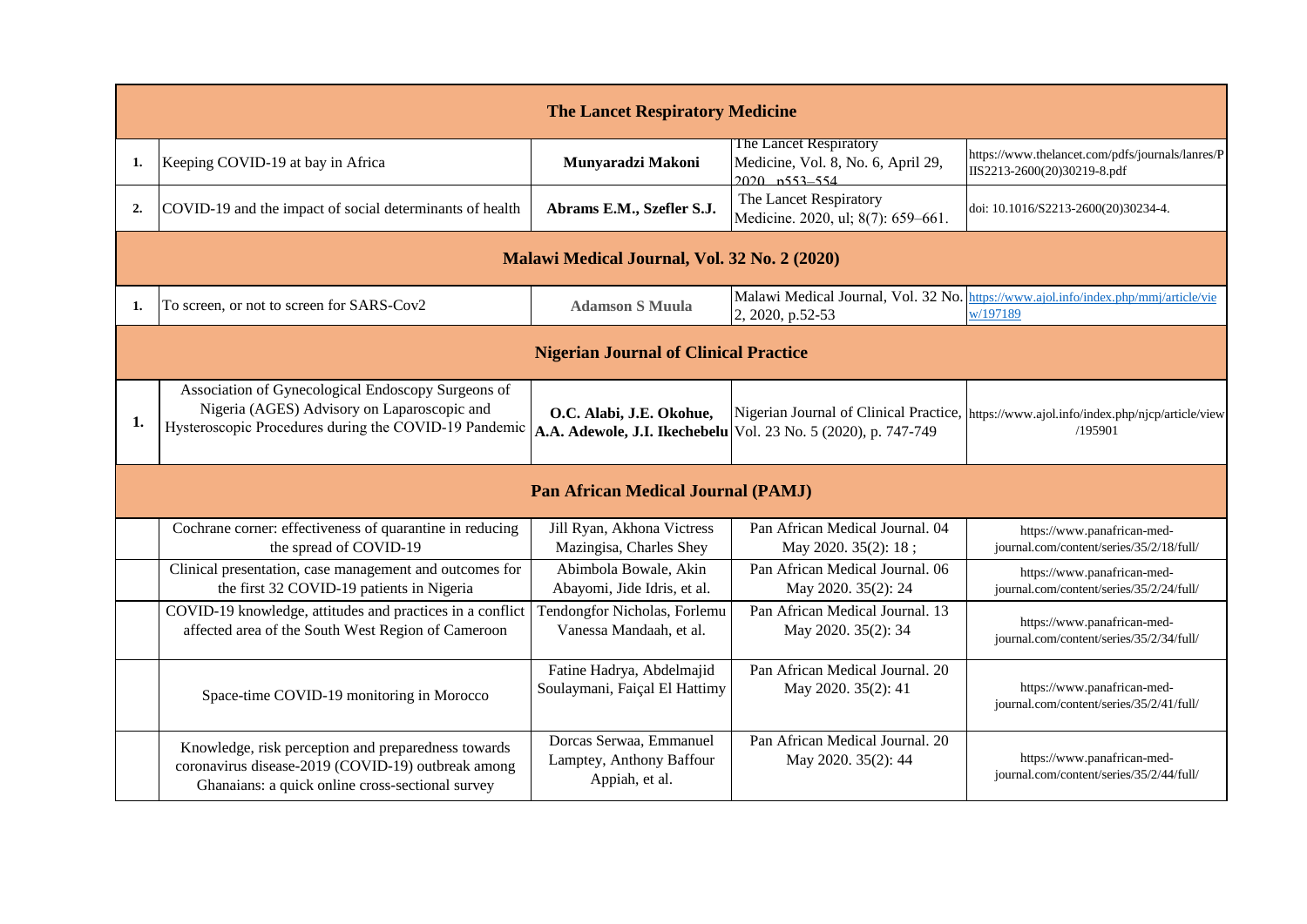| COVID-19 in children: a case series from Nigeria                                                                                                         | Olayinka Rasheed Ibrahim,<br>Bello Mohammed Suleiman,<br>Abdallah Sanda, et al.     | Pan African Medical Journal. 28<br>May 2020. 35(2): 53   | https://www.panafrican-med-<br>journal.com/content/series/35/2/53/full/ |
|----------------------------------------------------------------------------------------------------------------------------------------------------------|-------------------------------------------------------------------------------------|----------------------------------------------------------|-------------------------------------------------------------------------|
| The epidemiological and clinical profile of COVID-19 in<br>children: Moroccan experience of the Cheikh Khalifa<br><b>University Center</b>               | Nabila Chekhlabi, Chafik El<br>Kettani, Amal Haoudar,<br>Abdelkrim Bahlaoui, et al. | Pan African Medical Journal. 01<br>June 2020. 35(2): 57  | https://www.panafrican-med-<br>journal.com/content/series/35/2/57/full/ |
| Clinical characteristics and outcomes of COVID-19<br>infection in nine pregnant women: a report from a sub-<br>Saharan African country, Senegal          | Abdoul Aziz Diouf, Khardiata<br>Diallo Mbaye, Mamour Gueye,<br>et al.               | Pan African Medical Journal. 02<br>June 2020. 35(2): 58  | https://www.panafrican-med-<br>journal.com/content/series/35/2/58/full/ |
| Cerebrovascular accidents indicative of COVID-19<br>infection: about 4 observations in Guinea                                                            | Hugues Ghislain Atakla, Kaba<br>Condé, Neishay Ayub, et al.                         | Pan African Medical Journal. 05<br>June 2020. 35(2): 65; | https://www.panafrican-med-<br>journal.com/content/series/35/2/65/full/ |
| The pattern and trend of COVID-19 spread in the Eastern<br>Mediterranean Region: curve-fitting models estimation                                         | Mohannad Abed Alfattah Al<br>Nsour, Yousef Saleh Khader,<br>Haitham Majed Nazzal    | Pan African Medical Journal, 08<br>June 2020. 35(2): 68  | https://www.panafrican-med-<br>journal.com/content/series/35/2/68/full/ |
| Knowledge, preventive behavior and risk perception<br>regarding COVID-19: a self-reported study on college<br>students                                   | Muhammed Elhadi, Ahmed<br>Msherghi, Ahmed Alsoufi, et<br>al.                        | Pan African Medical Journal. 11<br>June 2020. 35(2): 75  | https://www.panafrican-med-<br>journal.com/content/series/35/2/75/full/ |
| Setting up and relaxation of public health social and<br>physical distancing measures for COVID-19: a rapid review                                       | Jill Ryan, Joseph Okeibunor,<br>Ambrose Talisuna, et al.                            | Pan African Medical Journal. 12<br>June 2020. 35(2): 76  | https://www.panafrican-med-<br>journal.com/content/series/35/2/76/full/ |
| Profil clinique, biologique et radiologique des patients<br>Algériens hospitalisés pour COVID-19: données<br>préliminaires                               | Abdelbassat Ketfi, Omar<br>Chabati, Samia Chemali, et al.                           | Pan African Medical Journal. 15<br>June 2020. 35(2): 77  | https://www.panafrican-med-<br>journal.com/content/series/35/2/77/full/ |
| Novel coronavirus disease 2019: knowledge, practice and<br>preparedness: a survey of healthcare workers in the Offinso-<br>North District, Ghana         | Charles Nkansah, Dorcas<br>Serwaa, Louisa Akua<br>Adarkwah, et al.                  | Pan African Medical Journal. 16<br>June 2020. 35(2): 79  | https://www.panafrican-med-<br>journal.com/content/series/35/2/79/full/ |
| Epidemiology of coronavirus disease 2019 (COVD-19)<br>outbreak cases in Oyo State South West Nigeria, March-<br>April 2020                               | Aishat Bukola Usman,<br>Olubunmi Ayinde, Akinfemi<br>Akinyode, et al.               | Pan African Medical Journal, 23<br>June 2020. 35(2): 88  | https://www.panafrican-med-<br>journal.com/content/series/35/2/88/full/ |
| Use of telemedicine in obstetrics and gynaecology in<br>Zimbabwe during a lockdown period                                                                | Jephat Moyo, Gerald Madziyire                                                       | Pan African Medical Journal. 24<br>June 2020. 35(2): 89  | https://www.panafrican-med-<br>journal.com/content/series/35/2/89/full/ |
| Assessment of burnout among primary teachers in<br>confinement during the COVID-19 period in Morocco: case Abidli, Mohamed Elhamzaoui,<br>of the Kenitra | Abdeslam Amri, Zakaria<br>et al.                                                    | Pan African Medical Journal. 25<br>June 2020. 35(2): 92  | https://www.panafrican-med-<br>journal.com/content/series/35/2/92/full/ |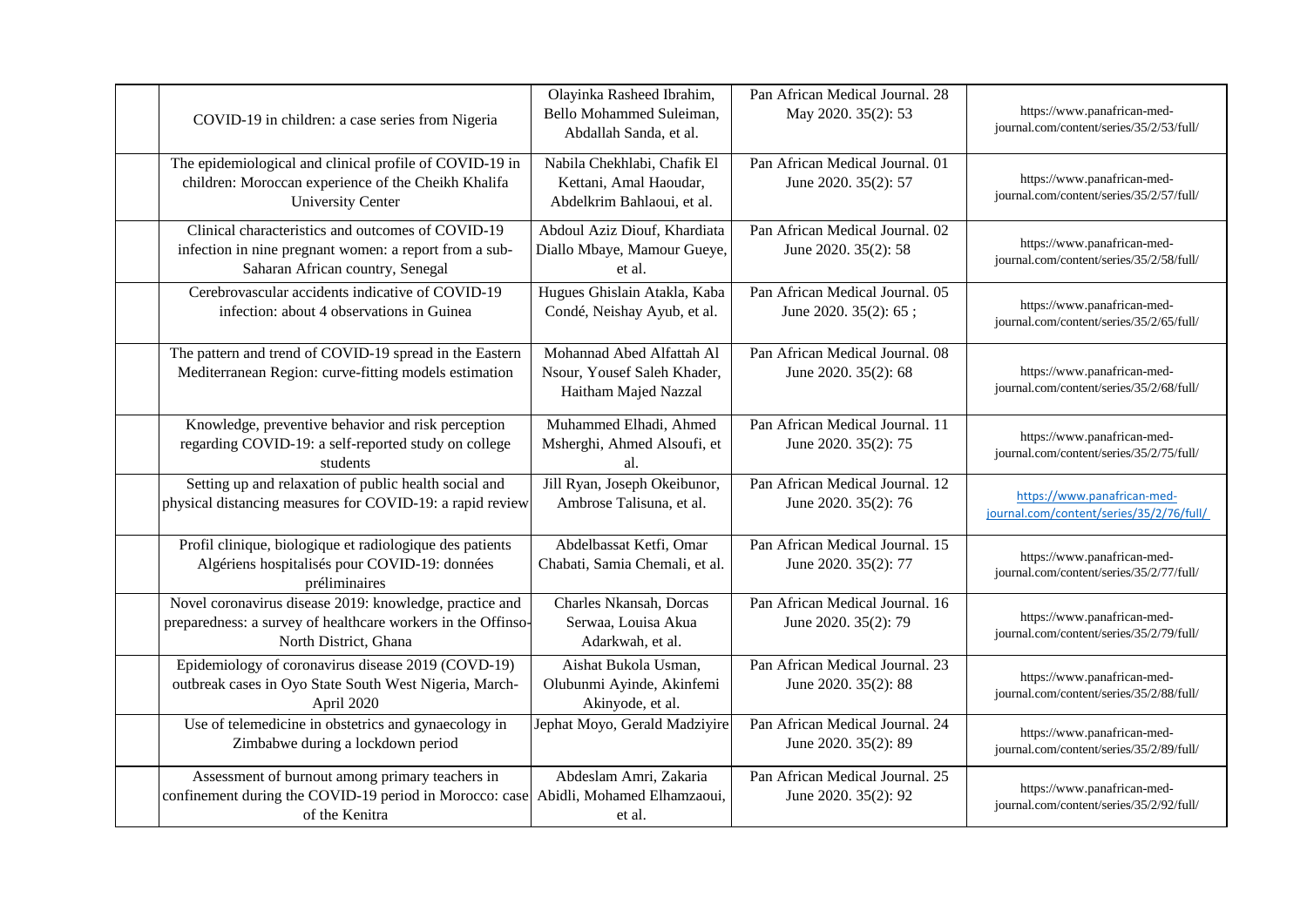| Mainstreaming the private health sector in the response to<br>COVID-19: facility readiness assessment for screening<br>services in Edo State, Nigeria                                 | Darlington Ewaen Obaseki,<br>Obehi Akoria, Esohe Olivia<br>Ogboghodo, et al.                  | Pan African Medical Journal. 26<br>June 2020. 35(2): 93    | https://www.panafrican-med-<br>journal.com/content/series/35/2/93/full/  |
|---------------------------------------------------------------------------------------------------------------------------------------------------------------------------------------|-----------------------------------------------------------------------------------------------|------------------------------------------------------------|--------------------------------------------------------------------------|
| COVID-19 infection during autoimmune disease: study of<br>2 cases in Republic of Guinea                                                                                               | Kaba Condé, Hugues Ghislain<br>Atakla, Mahaman Salissou                                       | Pan African Medical Journal. 01 July<br>2020. 35(2): 96    | https://www.panafrican-med-<br>journal.com/content/series/35/2/96/full/  |
| Estimating actual COVID-19 case numbers using<br>cumulative death count-A method of measuring<br>effectiveness of lockdown of non-essential activities: a<br>South African case study | Laura Cox, Clarence Suh Yah                                                                   | Pan African Medical Journal. 01 July<br>2020. 35(2): 97    | https://www.panafrican-med-<br>journal.com/content/series/35/2/97/full/  |
| Elevated levels of D-dimer in patients with COVID-19:<br>prognosis value                                                                                                              | Sara Oualim, Salma<br>Abdeladim, Amal El Ouarradi.<br>et al.                                  | Pan African Medical Journal. 07 July<br>2020. 35(2): 105   | https://www.panafrican-med-<br>journal.com/content/series/35/2/105/full/ |
| Implementation of a modified drive-through sampling<br>strategy for SARS-CoV-2-the Nigerian experience                                                                                | Olufemi Samuel Amoo, Aigbe<br>Gregory Ohihoin, Adesola<br>Zaidat Musa, et al.                 | Pan African Medical Journal. 09 July<br>2020. 35(2): 107   | https://www.panafrican-med-<br>journal.com/content/series/35/2/107/full/ |
| The changing trend of teleconsultations during COVID-19<br>era at a tertiary facility in Tanzania                                                                                     | Philip Babatunde Adebayo,<br>Ahmed Jusabani, Murtaza<br>Mukhtar, Ali Akbar Zehri              | Pan African Medical Journal. 28 July<br>2020. 35(2): 125   | https://www.panafrican-med-<br>journal.com/content/series/35/2/125/full/ |
| Population risk factors for COVID-19 deaths in Nigeria at<br>sub-national level                                                                                                       | Zubaida Hassan, Muhammad<br>Jawad Hashim, Gulfaraz Khan                                       | Pan African Medical Journal. 04<br>August 2020. 35(2): 131 | https://www.panafrican-med-<br>journal.com/content/series/35/2/131/full/ |
| Interest of the thoracic scanner in the diagnosis of COVID-<br>19: study of 35 cases in the Republic of Guinea                                                                        | Hugues Ghislain Atakla, Kaba<br>Condé, Mahugnon Maurel<br>Ulrich Dénis Noudohounsi, et<br>al. | Pan African Medical Journal. 05<br>August 2020. 35(2): 133 | https://www.panafrican-med-<br>journal.com/content/series/35/2/133/full/ |
| Very severe COVID-19 in the critically ill in Tunisia                                                                                                                                 | Imen Ben Saida, Emna<br>Ennouri, Rayane Nachi, et al.                                         | Pan African Medical Journal. 06<br>August 2020. 35(2): 136 | https://www.panafrican-med-<br>journal.com/content/series/35/2/136/full/ |
| Managing cancer patients during COVID-19 pandemic: a<br>North African Oncological center experience                                                                                   | <b>Youssouf Mohamed Ammor,</b><br>Zinah Idrissi Kaitouni, Mouna<br>Darfaoui, et al.           | Pan African Medical Journal. 13<br>August 2020. 35(2): 144 | https://www.panafrican-med-<br>journal.com/content/series/35/2/144/full/ |
| Profile of children with COVID-19 infection: a cross<br>sectional study from North-East Nigeria                                                                                       | Idris Abiodun Adedeji, Yusuf<br>Misau Abdu, Mohammed<br>Faruk Bashir, et al.                  | Pan African Medical Journal. 13<br>August 2020. 35(2): 145 | https://www.panafrican-med-<br>journal.com/content/series/35/2/145/full/ |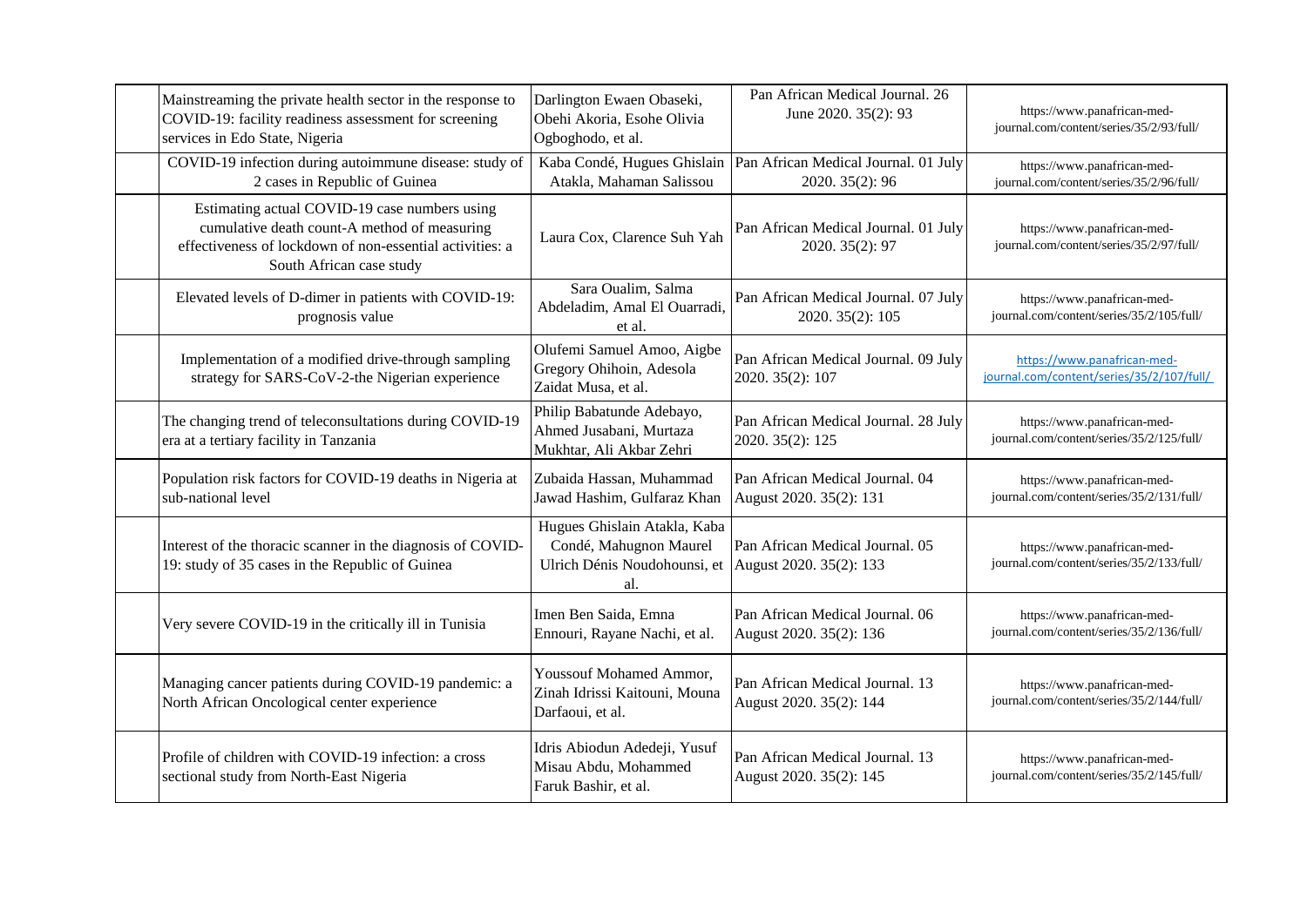| <b>PLoS ONE</b>  |                                                                                                                                              |                                                                                 |                                                                        |                                             |
|------------------|----------------------------------------------------------------------------------------------------------------------------------------------|---------------------------------------------------------------------------------|------------------------------------------------------------------------|---------------------------------------------|
| 1.               | (Chlorocebus spp.): Potential risk for<br>zoonotic/anthroponotic transmission of SARS-CoV-2 and a<br>potential model for functional studies. | <b>Christopher A Schmitt,</b><br>Christina M Bergey, Anna J<br>Jasinska, et al. | PLoS ONE. 2020;15(6):e0235106                                          | DOI 10.1371/journal.pone.0235106            |
| $\overline{2}$   | How villagers in central Sierra Leone understand infection<br>risks under threat of Covid-19.                                                | Foday Mamoud Kamara,<br>Esther Yei Mokuwa, Paul<br><b>Richards</b>              | PLoS ONE. 2020;15(6):e0235108                                          | DOI 10.1371/journal.pone.0235108            |
| 3.               | Quantifying early COVID-19 outbreak transmission in<br>South Africa and exploring vaccine efficacy scenarios.                                | Zindoga Mukandavire, Farai<br>Nyabadza, Noble J<br>Malunguza, et al.            | PLoS ONE. 2020;15(7):e0236003                                          | DOI 10.1371/journal.pone.0236003            |
| $\overline{4}$ . | Knowledge, attitude, and perceptions towards the 2019<br>Coronavirus Pandemic: A bi-national survey in Africa.                               | Elnadi Hager, Ismail A<br>Odetokun, Obasanjo<br>Bolarinwa, et al.               | PLoS ONE. 2020;15(7):e0236918                                          | DOI 10.1371/journal.pone.0236918            |
| 5.               | Bayesian inference of COVID-19 spreading rates in South<br>Africa.                                                                           | Rendani Mbuvha, Tshilidzi<br><b>Marwala</b>                                     | PLoS ONE. 2020;15(8):e0237126                                          | DOI 10.1371/journal.pone.0237126            |
|                  |                                                                                                                                              | <b>Public Administration Review</b>                                             |                                                                        |                                             |
| 1.               | Social Equity and COVID-19: The Case of African<br>Americans                                                                                 | WRIGHT, James E. et<br><b>MERRITT, Cullen C.</b>                                | Public Administration Review, 2020. https://doi.org/10.1111/puar.13251 |                                             |
|                  |                                                                                                                                              | <b>Scientific African</b>                                                       |                                                                        |                                             |
| 1.               | Dynamic model of COVID-19 disease with exploratory<br>data analysis                                                                          | Michael O. Adeniyi ;<br>Matthew I. Ekum; Iluno C<br>; et al.                    | Scientific African, 01 September<br>2020, Vol.9, p.e00477              | https://doi.org/10.1016/j.sciaf.2020.e00477 |
| $\overline{2}$   | Challenges facing harm reduction interventions in the era<br>of COVID-19 in Africa                                                           | John Gachohi; Simon<br>Karanja ; Catherine Mwangi 2020, Vol.9, p.e00506         | Scientific African, 01 September                                       | https://doi.org/10.1016/j.sciaf.2020.e00506 |
|                  |                                                                                                                                              | <b>South African Journal of Science</b>                                         |                                                                        |                                             |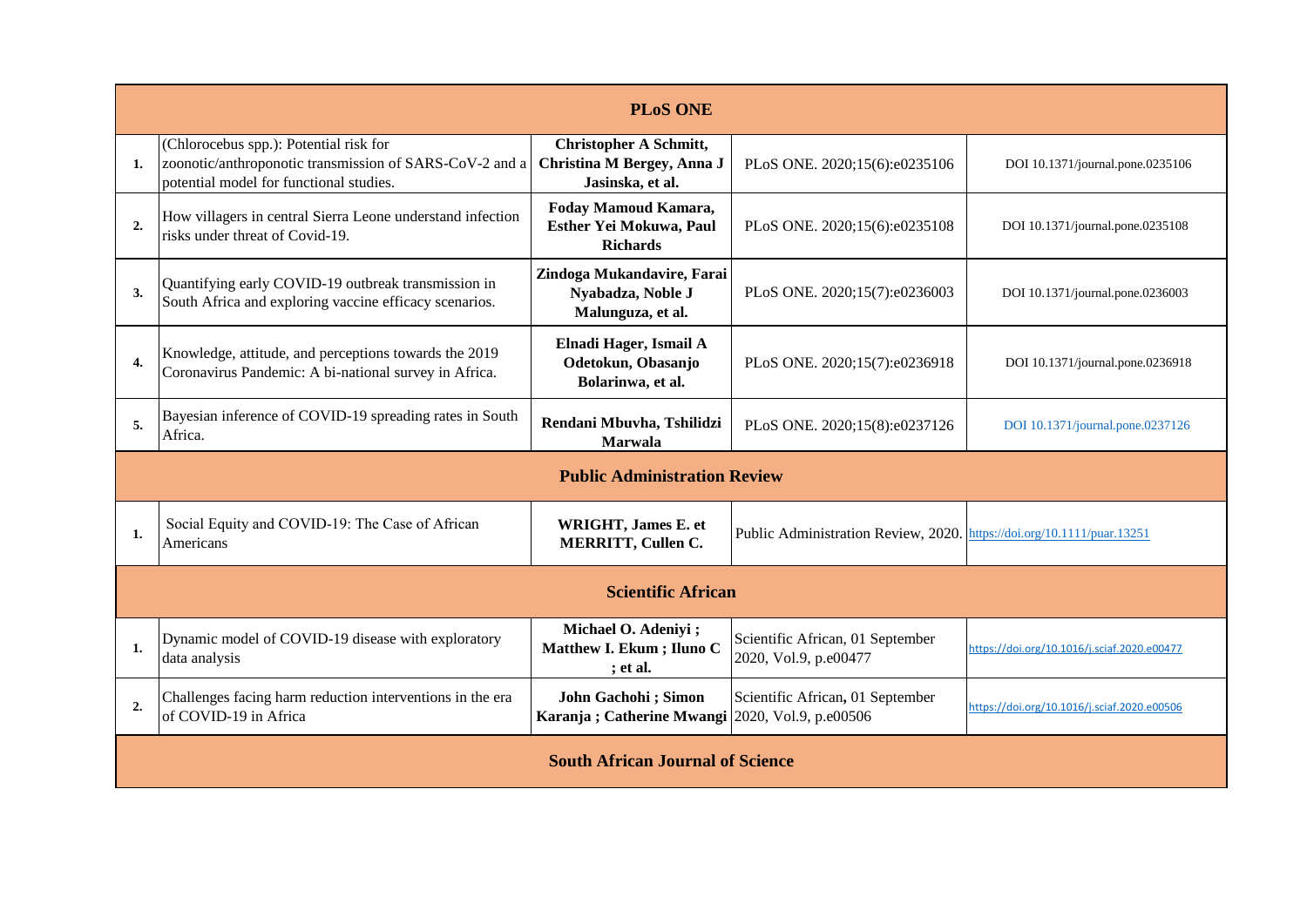| 1.  | More eyes on COVID-19: Perspectives from Linguistics:<br>Pay attention to how people are talking about the pandemic<br>in different languages | <b>Rajend Mesthrie</b>                                              | South African Journal of Science.<br>2020;116(7/8) | DOI 10.17159/sajs.2020/8497 |
|-----|-----------------------------------------------------------------------------------------------------------------------------------------------|---------------------------------------------------------------------|----------------------------------------------------|-----------------------------|
| 2.  | More eyes on COVID-19: Perspectives from History: The<br>need for history in a time of plague                                                 | <b>Howard Phillips</b>                                              | South African Journal of Science.<br>2020;116(7/8) | DOI 10.17159/sajs.2020/8495 |
| 3.  | More eyes on COVID-19: A legal perspective: The<br>unforeseen social impacts of regulatory interventions                                      | <b>Thuli Madonsela</b>                                              | South African Journal of Science.<br>2020;116(7/8) | DOI 10.17159/sajs.2020/8527 |
| 4.  | More eyes on COVID-19: Perspectives from Ethics: The<br>most powerful health-promoting forces in COVID-19 are<br>social                       | <b>Solomon Benatar</b>                                              | South African Journal of Science.<br>2020;116(7/8) | DOI 10.17159/sajs.2020/8492 |
| 5.  | COVID-19 and the academe in South Africa: Not business<br>as usual                                                                            | David W. Hedding, Michelle<br>Greve, Gregory D. Breetzke,<br>et al. | South African Journal of Science.<br>2020;116(7/8) | DOI 10.17159/sajs.2020/8298 |
| 6.  | More eyes on COVID-19: Perspectives from Anthropology:<br>What people believe is a lot less important than that they<br>believe it            | <b>Jess Auerbach</b>                                                | South African Journal of Science.<br>2020;116(7/8) | DOI 10.17159/sajs.2020/8491 |
| 7.  | 'More eyes on the problem': What the social sciences and<br>humanities allow us to see and do in response to COVID-<br>19                     | <b>Jonathan Jansen</b>                                              | South African Journal of Science.<br>2020;116(7/8) | DOI 10.17159/sajs.2020/8501 |
| 8.  | More eyes on COVID-19: Perspectives from Education<br>Studies: Schools as organisations and the science of re-<br>opening                     | <b>Jonathan Jansen</b>                                              | South African Journal of Science.<br>2020;116(7/8) | DOI 10.17159/sajs.2020/8502 |
| 9.  | The emerging public health risk of extended electronic<br>device use during the COVID-19 pandemic                                             | <b>Verusia Chetty, Alvin</b><br>Munsamy, Saul Cobbing, et<br>al.    | South African Journal of Science.<br>2020;116(7/8) | DOI 10.17159/sajs.2020/8530 |
| 10. | More eyes on COVID-19: Perspectives from Sociology:<br>The social life of a virus                                                             | <b>Vasu Reddy</b>                                                   | South African Journal of Science.<br>2020;116(7/8) | DOI 10.17159/sajs.2020/8496 |
| 11. | More eyes on COVID-19: A legal perspective: The<br>unforeseen social impacts of regulatory interventions                                      | <b>Thuli Madonsela</b>                                              | South African Journal of Science.<br>2020;116(7/8) | DOI 10.17159/sajs.2020/8527 |
| 12. | From top scientist to science media star during COVID-19<br>- South Africa's Salim Abdool Karim                                               | <b>Marina Joubert</b>                                               | South African Journal of Science.<br>2020;116(7/8) | DOI 10.17159/sajs.2020/8450 |
| 13. | Teaching on the edge of chaos: Report on 'The future of<br>universities in a post-COVID-19 world'                                             | David R. Walwyn                                                     | South African Journal of Science.<br>2020;116(7/8) | DOI 10.17159/sajs.2020/8404 |
| 14. | More eyes on the problem: What the social sciences and<br>humanities allow us to see and do in response to COVID-<br>10                       | <b>Jonathan Jansen</b>                                              | South African Journal of Science.<br>2020;116(7/8) | DOI 10.17159/sajs.2020/8501 |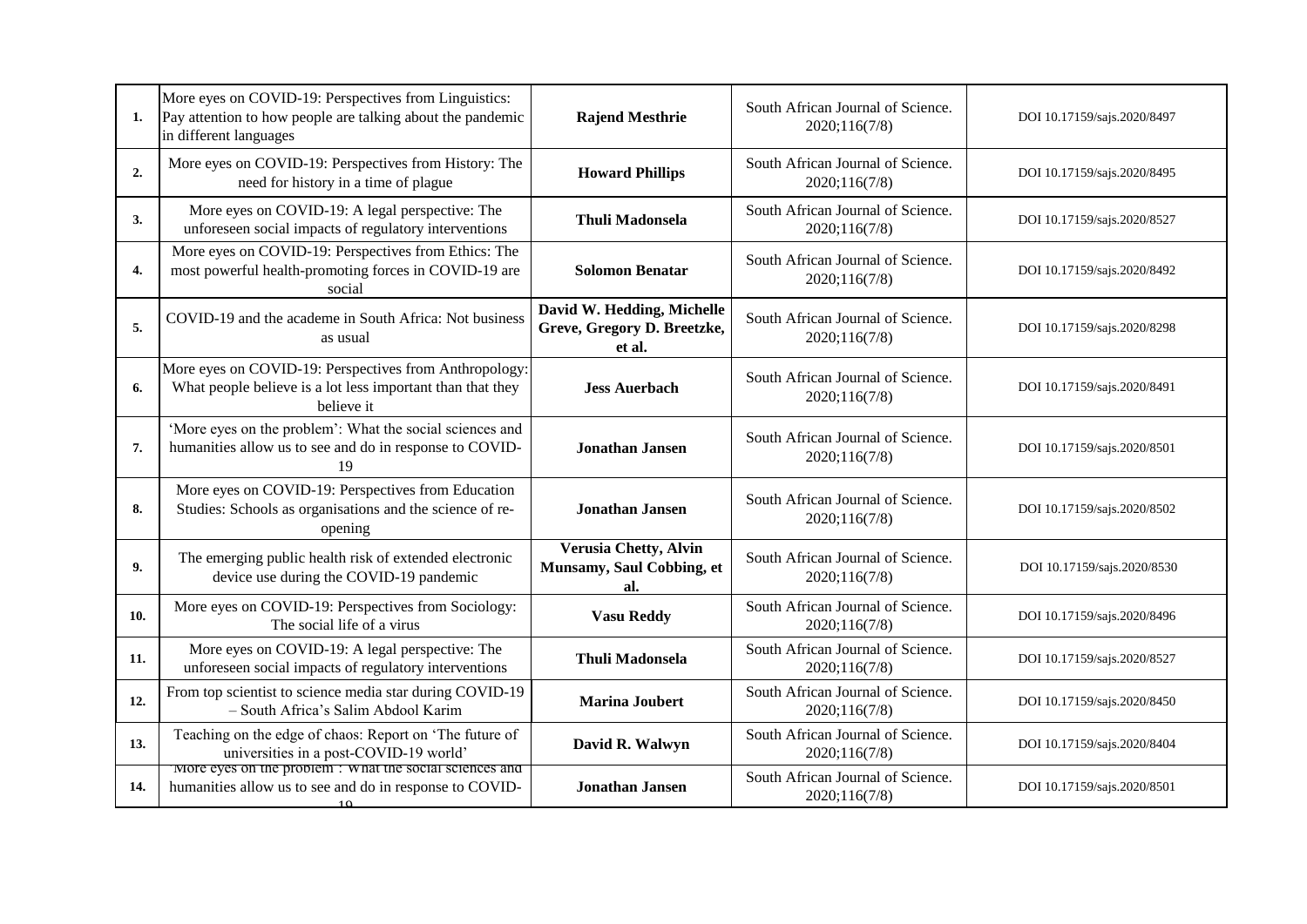|                | More eyes on COVID-19: Perspectives from Political                                                                          |                                                                           | South African Journal of Science.                                                     |                                                              |
|----------------|-----------------------------------------------------------------------------------------------------------------------------|---------------------------------------------------------------------------|---------------------------------------------------------------------------------------|--------------------------------------------------------------|
| 12.            | Science: Insights from the political management of COVID-                                                                   | <b>Adam Habib</b>                                                         | 2020;116(7/8)                                                                         | DOI 10.17159/sajs.2020/8499                                  |
| 13.            | More eyes on COVID-19: Perspectives from Philosophy:<br>How philosophy bears on COVID-9                                     | <b>Thaddeus Metz</b>                                                      | South African Journal of Science.<br>2020;116(7/8)                                    | DOI 10.17159/sajs.2020/8494                                  |
| 14.            | Public Statement on COVID-19                                                                                                | <b>Academy of Science of South</b><br>Africa (ASSAf)                      | South African Journal of Science.<br>2020;116(7/8)                                    | DOI 10.17159/sajs.2020/sta0320                               |
| 15.            | COVID-19 Statement: The unanticipated costs of COVID-<br>19 to South Africa's quadruple disease burden                      | <b>ASSAf Standing Committee</b><br>on Health                              | South African Journal of Science.<br>2020;116(7/8)                                    | DOI 10.17159/sajs.2020/sta0321                               |
| 16.            | From top scientist to science media star during COVID-19<br>- South Africa's Salim Abdool Karim                             | <b>Marina Joubert</b>                                                     | South African Journal of Science.<br>2020;116(7/8)                                    | DOI 10.17159/sajs.2020/8450                                  |
| 17.            | More eyes on COVID-19: Perspectives from Economics:<br>The economic costs of the pandemic $-$ and its response              | Tania Ajam                                                                | South African Journal of Science.<br>2020;116(7/8)                                    | DOI 10.17159/sajs.2020/8490                                  |
| 18.            | More eyes on COVID-19: Perspectives from Religion<br>Studies: How Christian theology helps us make sense of the<br>pandemic | <b>Barney Pityana</b>                                                     | South African Journal of Science.<br>2020;116(7/8)                                    | DOI 10.17159/sajs.2020/8498                                  |
| 19.            | Teaching on the edge of chaos: Report on 'The future of<br>universities in a post-COVID-19 world'                           | David R. Walwyn                                                           | South African Journal of Science.<br>2020;116(7/8)                                    | DOI 10.17159/sajs.2020/8404                                  |
|                |                                                                                                                             | <b>South Sudan Medical Journal</b>                                        |                                                                                       |                                                              |
| 1              | Editoral: COVID-19 Pandemic: how we should respond                                                                          | LANGOYA, Charles O.C.,<br><b>KENYI, Edward Eremugo</b>                    | South Sudan Medical Journal, Vol.<br>13, No. 2, 2020 (Special Issue), p. 34 ew/197431 | https://www.ajol.info/index.php/ssmj/article/vi              |
| $\overline{2}$ | COVID-19: what's in a name?                                                                                                 | <b>KENYI, Edward Eremugo</b>                                              | South Sudan Medical Journal, Vol.<br>13, No. 2, 2020 (Special Issue), p.35-<br>36     | https://www.ajol.info/index.php/ssmj/article/vi<br>ew/197446 |
| 3.             | COVID-19 Case Management                                                                                                    | TENY, Ruot Garjiek,<br>LANGOYA, Charles O.C.,<br><b>ACIEK, Ader Macar</b> | South Sudan Medical Journal, Vol.<br>13, No. 2, 2020 (Special Issue), p.37-<br>39     | https://www.ajol.info/index.php/ssmj/article/vi<br>ew/197436 |
| 4.             | Preventing the spread of COVID-19 in South Sudan                                                                            | HAKIM, Eluzai                                                             | South Sudan Medical Journal, Vol.<br>13, No. 2, 2020 (Special Issue), p.40-<br>43     | https://www.ajol.info/index.php/ssmj/article/vi<br>ew/197437 |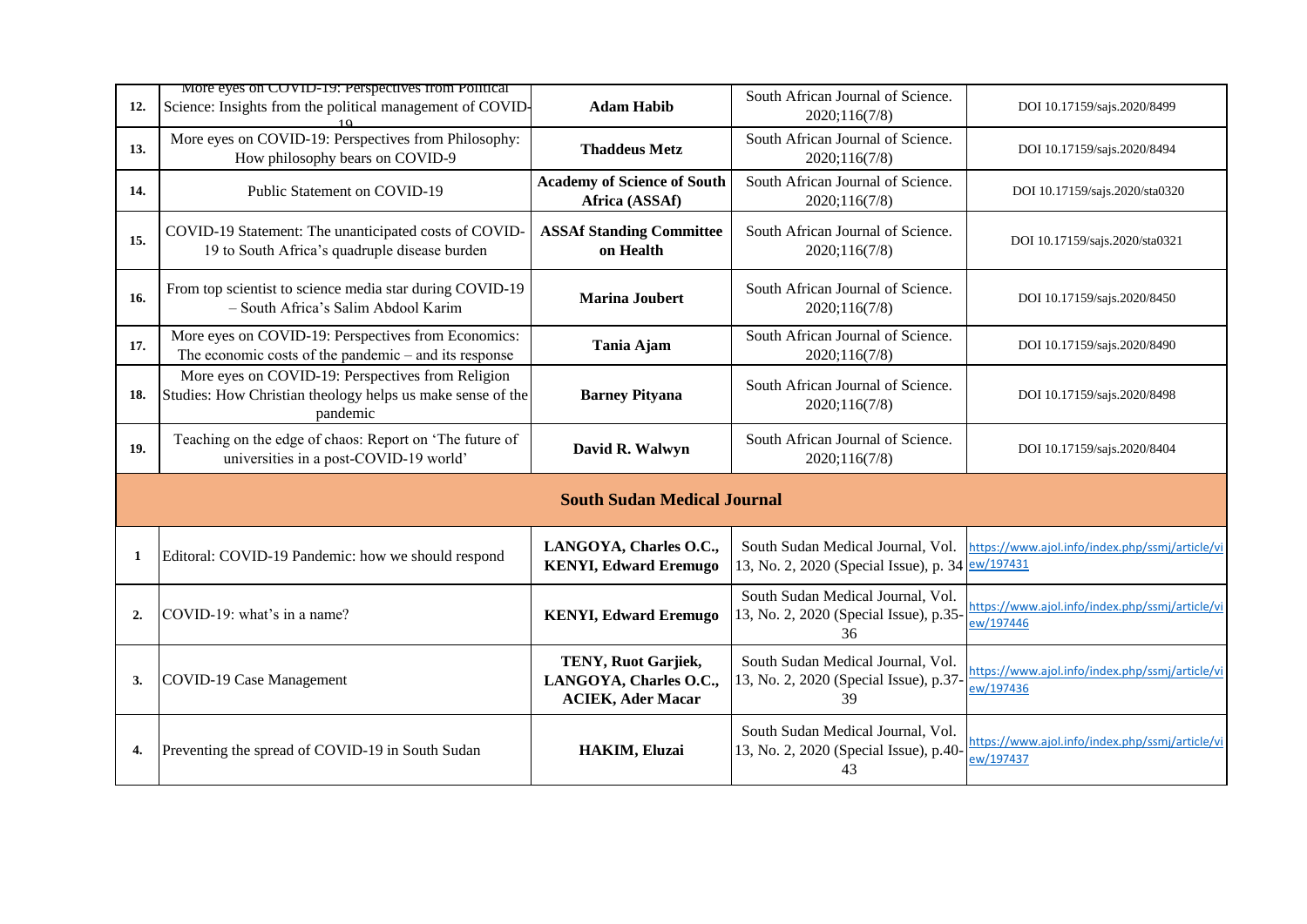| 5.                                  | South Sudan COVID-19 Preparedness                                                                            | <b>TAWAD, Frederick Khamis,</b><br>RIAL, Isaac Cleto, RIEK,<br><b>Changkel Banak</b> | South Sudan Medical Journal, Vol.<br>13, No. 2, 2020 (Special Issue), p.44-<br>47 | https://www.ajol.info/index.php/ssmj/article/vi<br>ew/197438 |  |  |
|-------------------------------------|--------------------------------------------------------------------------------------------------------------|--------------------------------------------------------------------------------------|-----------------------------------------------------------------------------------|--------------------------------------------------------------|--|--|
| 6.                                  | Comparing the American and South Korean testing<br>approaches for controlling the spread of COVID-19         | MALWAL, Francis M.                                                                   | South Sudan Medical Journal, Vol.<br>13, No. 2, 2020 (Special Issue), p.48-<br>51 | https://www.ajol.info/index.php/ssmj/article/vie<br>w/197444 |  |  |
| 7.                                  | COVID-19 and infection prevention and control in health<br>facilities                                        | <b>KENYI, Edward Eremugo</b>                                                         | South Sudan Medical Journal, Vol.<br>13, No. 2, 2020 (Special Issue), p.52-<br>56 | https://www.ajol.info/index.php/ssmj/article/vi<br>ew/197439 |  |  |
| 8.                                  | South Sudanese refugees in Uganda face overwhelming<br>odds against COVID-19                                 | MCKAGUE, Kevin                                                                       | South Sudan Medical Journal, Vol.<br>13, No. 2, 2020 (Special Issue), p.57-<br>59 | https://www.ajol.info/index.php/ssmj/article/vi<br>ew/197441 |  |  |
| 9.                                  | Communicating to children about the COVID-19 pandemic                                                        | SOMA, Grace J.                                                                       | South Sudan Medical Journal, Vol.<br>13, No. 2, 2020 (Special Issue), p.60-<br>63 | https://www.ajol.info/index.php/ssmj/article/vi<br>ew/197442 |  |  |
| 10.                                 | Pregnancy and young child feeding in South Sudan during<br>the COVID-19 pandemic                             | <b>Editorial Team</b>                                                                | South Sudan Medical Journal, Vol.<br>13, No. 2, 2020 (Special Issue), p.64-       | https://www.ajol.info/index.php/ssmj/article/vie<br>w/197443 |  |  |
| <b>Tropical Medicine and Health</b> |                                                                                                              |                                                                                      |                                                                                   |                                                              |  |  |
| 1.                                  | Is Sub-Saharan Africa prepared for COVID-19?                                                                 | <b>Edwin Nuwagira, Conrad</b><br><b>Muzoora</b>                                      | Tropical Medicine and Health.<br>2020;48(1):1-3                                   | DOI 10.1186/s41182-020-00206-x                               |  |  |
| 2.                                  | What does the COVID-19 pandemic mean for HIV,<br>tuberculosis, and malaria control?                          | Floriano Amimo, Ben<br><b>Lambert, Anthony Magit</b>                                 | Tropical Medicine and Health.<br>2020;48(1):1-4                                   | DOI 10.1186/s41182-020-00219-6                               |  |  |
| 3.                                  | The COVID-19 response must integrate people living with<br>HIV needs in Sub-Saharan Africa: the case of Mali | Luis Sagaon-Teyssier, Adam<br><b>Yattassaye, Michel Bourrelly,</b><br>et al.         | Tropical Medicine and Health.<br>2020;48(1):1-4                                   | DOI 10.1186/s41182-020-00228-5                               |  |  |
| 4.                                  | COVID-19 pandemic in sub-Saharan Africa: preparedness,<br>response, and hidden potentials                    | <b>Issideen Ayinla Osseni</b>                                                        | Tropical Medicine and Health.<br>$2020;48(1):1-3$                                 | DOI 10.1186/s41182-020-00240-9                               |  |  |
| <b>World Development</b>            |                                                                                                              |                                                                                      |                                                                                   |                                                              |  |  |
| 1.                                  | COVID-19 and the case for global development.                                                                | OLDEKOP, Johan A., HORNER,<br>Rory, HULME, David, et al.                             | World Development, 2020, vol. 134, p.<br>105044.                                  | https://www.ncbi.nlm.nih.gov/pmc/articles/PMC73<br>05889/    |  |  |
|                                     | <b>Articles from Africa Portal</b>                                                                           |                                                                                      |                                                                                   |                                                              |  |  |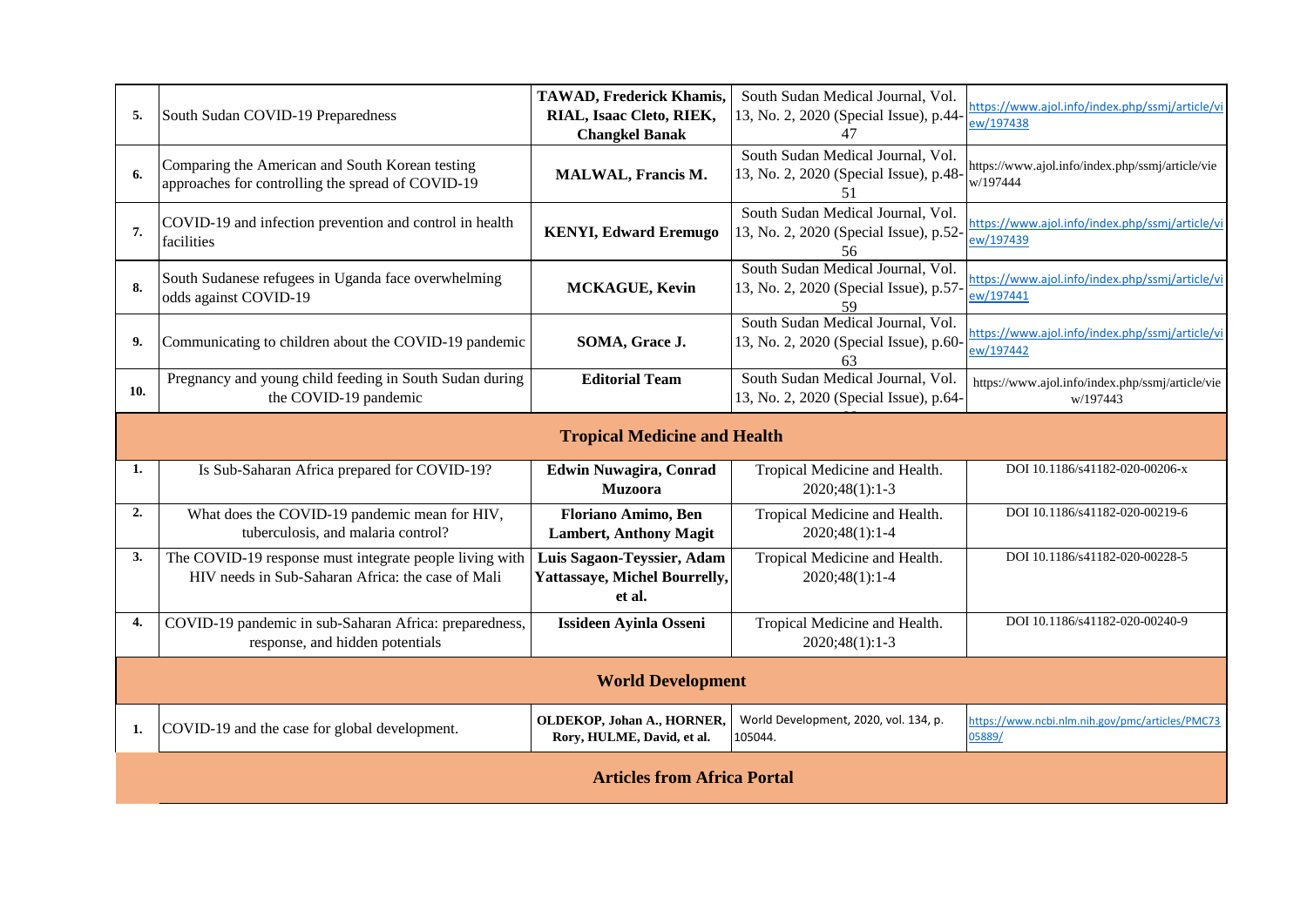| 1.  | Africa enters critical stage in coronavirus response                                     | <b>Linda Nordling</b>                                              | 3 march 2020     | https://www.africaportal.org/features/africa-<br>enters-critical-stage-corona-virus-response/                                     |
|-----|------------------------------------------------------------------------------------------|--------------------------------------------------------------------|------------------|-----------------------------------------------------------------------------------------------------------------------------------|
| 2.  | The case for debt relief in Africa amid COVID-19                                         | Chukwuka Onyekwena;<br><b>Mma Amara Ekeruche</b>                   | 14 Apr 2020      | https://www.africaportal.org/features/case-debt-<br>relief-africa-amid-covid-19/                                                  |
| 3.  | COVID-19: A race against time to avert disaster in West<br>Africa                        | <b>Marta Driessen</b>                                              | 22 Apr 2020      | https://www.africaportal.org/features/covid-19-<br>race-against-time-avert-disaster-west-africa/                                  |
| 4.  | Has COVID-19 changed the narrative on press freedom in<br>Africa?                        | <b>Erica Penfold</b>                                               | 02 May 2020      | https://www.africaportal.org/features/has-covid-<br>19-changed-narrative-press-freedom-africa/                                    |
| 5.  | No calm after the storm: Re-imagining the role of 'the<br>media' in post COVID-19 Africa | <b>Ivan Okuda</b>                                                  | 13 May 2020      | https://www.africaportal.org/features/no-calm-<br>after-the-storm-re-imagining-the-role-of-the-<br>media-in-post-covid-19-africa/ |
| 6.  | COVID-19: Implications for the 'digital divide' in Africa                                | Yarik Turianskyi                                                   | 14 May 2020      | https://www.africaportal.org/features/covid-19-<br>implications-of-the-pandemic-for-the-digital-<br>divide-in-africa/             |
| 7.  | Linking energy, food security and health to face COVID-<br>19                            | <b>Oivier Dubois</b>                                               | 21 May 2020      | https://www.africaportal.org/features/linking-<br>energy-food-security-and-health-face-covid-19/                                  |
| 8.  | COVID-19: How to save the African entrepreneur                                           | <b>Allen Mutono</b>                                                | 22 May 2020      | https://www.africaportal.org/features/covid-19-<br>how-save-african-entrepreneur/                                                 |
| 9.  | Tapping diaspora capital for the post-COVID-19 economy                                   | <b>Michael Sudarkasa</b>                                           | 25 May 2020      | https://www.africaportal.org/features/tapping-<br>diaspora-capital-post-covid-19-economy/                                         |
| 10. | Journalism in jeopardy: Mitigating the impact of COVID-<br>19 on newspapers              | <b>Ntibinyane Ntibinyane</b>                                       | 29 May 2020      | https://www.africaportal.org/features/saving-<br>journalism-mitigating-impact-covid-19-<br>newspapers/                            |
| 11. | Surveying the impact of COVID-19 on Africa's higher<br>education and research sector     | Kari Mugo; Naliaka Odera;<br><b>Maina Wachira</b>                  | 8 June 2020      | https://www.africaportal.org/features/surveying-<br>impact-covid-19-africas-higher-education-and-<br>research-sectors/            |
| 12. | The labour market challenges of COVID-19 in sub-Saharan<br>Africa                        | <b>Karmen Naidoo</b>                                               | $10$ -juin- $20$ | https://www.africaportal.org/features/labour-<br>market-challenges-covid-19-pandemic-sub-<br>saharan-africa/                      |
| 13. | From informal worker to African legal subject: thinking<br>through and beyond COVID-19   | <b>Amy Niang, Lionel</b><br>Zevounou, Ndongo Samba<br><b>Svlla</b> | $26$ -juin- $20$ | https://www.africaportal.org/features/informal-<br>worker-african-legal-subject-thinking-through-<br>and-beyond-covid-19/         |
| 14. | COVID-19: Not much give from China in its relationship<br>with Africa                    | <b>Cobus Van Staden</b>                                            | $29$ -juin- $20$ | https://www.africaportal.org/features/covid-19-<br>not-much-give-china-its-relationship-africa/                                   |